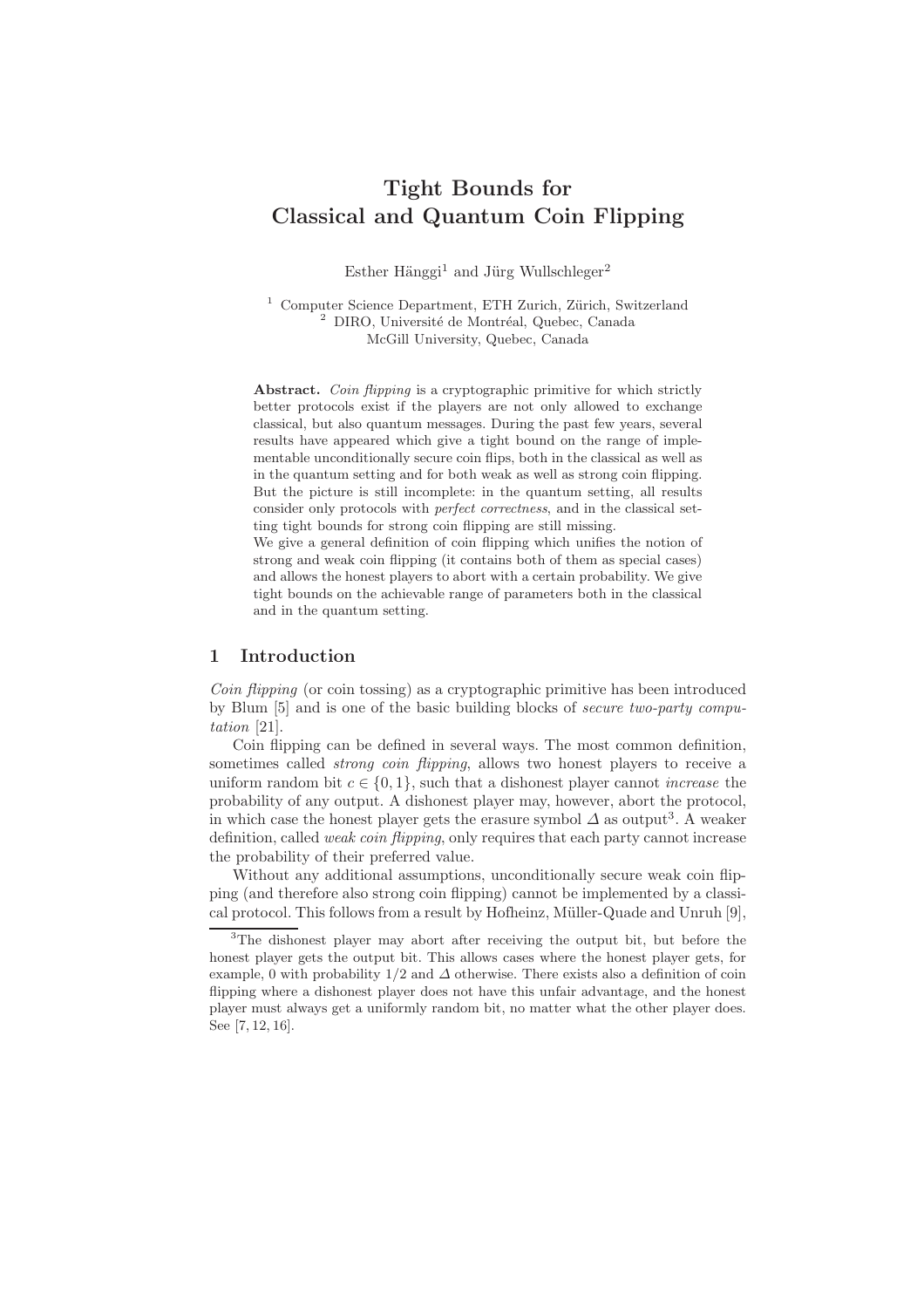which implies that if two honest players always receive the same uniform bit, then there always exists one player that can force the bit to be his preferred value with certainty.

If the players can communicate using a quantum channel, unconditionally secure coin flipping is possible to some extent. The bounds of the possibilities have been investigated by a long line of research. Aharanov *et al.* [1] presented a strong coin flipping protocol where no quantum adversary can force the outcome to a certain value with probability larger than 0.914. This bound has been improved by Ambainis [2] and independently by Spekkens and Rudolph [18] to 0.75 (see also [8] for a different protocol). For weak coin flipping, Spekkens and Rudolph [19] presented a protocol where the dishonest player cannot force the outcome to its preferred value with probability larger than  $1/\sqrt{2} \approx 0.707$ . (Independently, Kerenidis and Nayak [10] showed a slightly weaker bound of 0.739.) This bound has further been improved by Mochon, first to 0.692 [13] and finally to  $1/2 + \varepsilon$  for any constant  $\varepsilon > 0$  [15], therefore getting arbitrarily close to the theoretical optimum. For strong coin flipping, on the other hand, this is not possible, since it has been shown by Kitaev [11] (see [3] for a proof) that for any quantum protocol there is always a player able to force an outcome with probability at least  $1/\sqrt{2}$ . Chailloux and Kerenidis [6] showed that a bound of  $1/\sqrt{2} + \varepsilon$  for any constant  $\varepsilon > 0$  can be achieved, by combining two classical protocols with Mochon's result: They first showed that an *unbalanced* weak coin flip can be implemented using many instances of weak coin flips, and then that one instance of an unbalanced weak coin flip suffices to implement a strong coin flip with optimal achievable bias.

#### 1.1 Limits of previous Results

In all previous work on quantum coin flipping, honest players are required to output a *perfect* coin flip, i.e., the probability of both values has to be exactly 1/2, and the players must never disagree on the output or abort. However, in practice the players may very well be willing to allow a small probability of error even if both of them are honest. Furthermore, a (quantum) physical implementation of any protocol will always contain some noise and, therefore, also some probability to disagree or abort. This requirement is, therefore, overly strict and raises the question how much the cheating probability can be reduced when allowing an error of the honest players.

It is well-known that there exist numerous cryptographic tasks where allowing an (arbitrarily small) error can greatly improve the performance of the protocol. For example, as shown in [4], the amount of secure AND gates (or, alternatively, oblivious transfers) needed between two parties to test equality of two strings is only  $O(\log 1/\varepsilon)$  for any small error  $\varepsilon > 0$ , while it is exponential in the length of the inputs in the perfect case. Considering reductions from oblivious transfer to different variants of oblivious transfer where the players can use quantum communication, it has recently been shown that introducing a small error can reduce the amount of oblivious transfer needed by an arbitrarily large factor [20].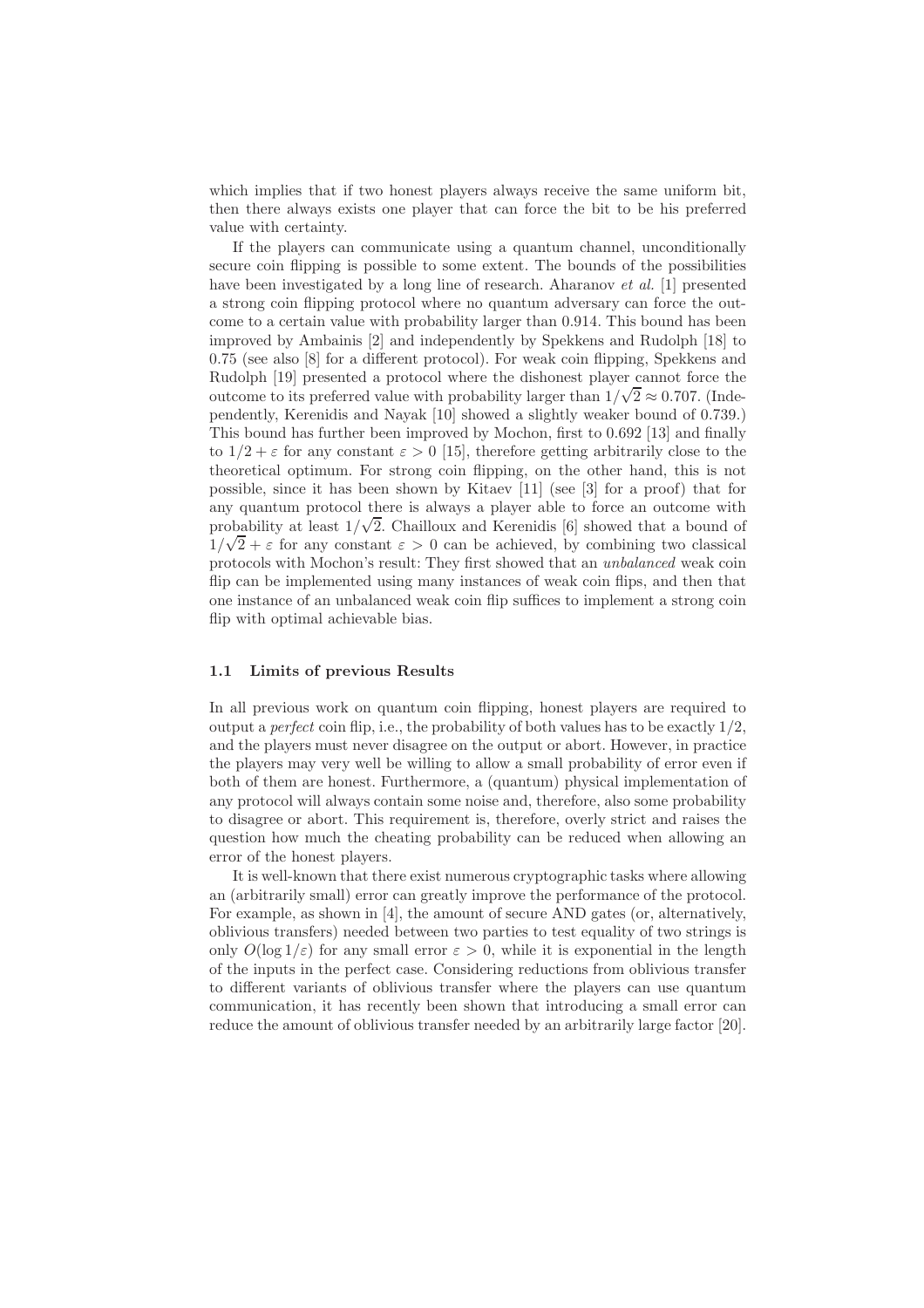It can easily be seen that *some* improvement on the achievable parameters must be possible also in the case of coin flipping: In any protocol, the honest players can simply flip the output bit with some probability. This increases the error, but decreases the bias. In the extreme case, the two players simply flip two independent coins and output this value. This prohibits any bias from the adversary, at the cost of making the players disagree with probability 1/2.

The only bounds on coin flipping we are aware of allowing for an error of the honest players have been given in the classical setting. An impossibility result for weak coin flipping has been given in [9]. Nguyen, Frison, Phan Huy and Massar presented in [17] a slightly more general bound and a protocol that achieves the bound in some cases.

#### 1.2 Contribution

We introduce a general definition of coin flipping, characterized by 6 parameters, which we denote by

 $CF(p_{00}, p_{11}, p_{0*}, p_{1*}, p_{*0}, p_{*1})$ .

The value  $p_{ii}$  (where  $i \in \{0,1\}$ ) is the probability that two honest players output i and the value  $p_{*i}$  ( $p_{i*}$ ) is the maximal probability that the first (second) player can force the honest player to output i. With probability  $1 - p_{00} - p_{11}$ , two honest players will abort the protocol and output a dummy symbol.<sup>4</sup> This new definition has two main advantages:

- It generalizes both weak and strong coin flipping, but also allows for additional types of coin flips which are unbalanced or lay somewhere between weak and strong.
- It allows two honest players to abort with some probability.

We will first consider classical protocols (Section 3), and give tight bounds for all parameters. The impossibility result (Lemma 5) uses a similar proof technique as Theorem 7 in [9]. In combination with two protocols showing that this bound can be reached (Lemma 4), we obtain the following theorem.

**Theorem 1.** Let  $p_{00}, p_{11}, p_{0*}, p_{1*}, p_{*0}, p_{*1} \in [0, 1]$ *. There exists a classical protocol that implements an unconditionally secure*  $CF(p_{00}, p_{11}, p_{0*}, p_{1*}, p_{*0}, p_{*1})$  *if and only if*

 $p_{00} \leq p_{0*}p_{*0}$ ,  $p_{11} \leq p_{1*}p_{*1}$ , *and*  $p_{00} + p_{11} \leq p_{0*}p_{*0} + p_{1*}p_{*1} - \max(0, p_{0*} + p_{1*} - 1) \max(0, p_{*0} + p_{*1} - 1).$ 

<sup>&</sup>lt;sup>4</sup>Similar to [9], we can require that two honest players always output the same values, since the players can always add a final round to check if they have the same value and output the dummy symbol if the values differ.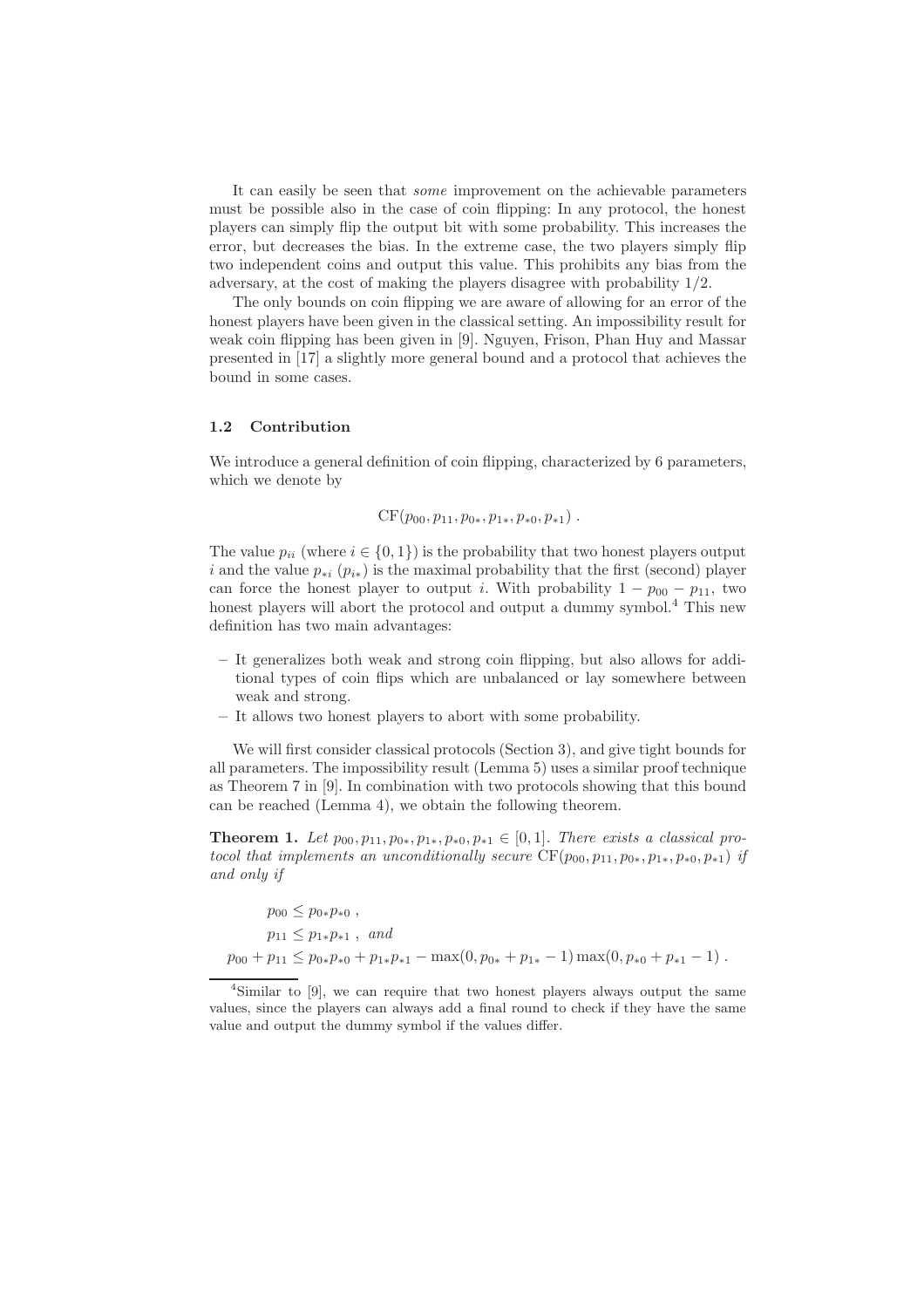For weak coin flipping, i.e.,  $p_{*1} = 1$  and  $p_{0*} = 1$ , the bound of Theorem 1 simplifies to the condition that  $p_{00} \leq p_{*0}, p_{11} \leq p_{1*}$ , and

$$
1 - p_{00} - p_{11} \ge (1 - p_{*0})(1 - p_{1*}),
$$

which is the bound that is also implied by Theorem 7 in [9].

In Section 4, we consider the quantum case, and give tight bounds for all parameters. The quantum protocol (Lemma 10) bases on one of the protocols presented in [6], and is a classical protocol that uses an unbalanced quantum weak coin flip as a resource. The impossibility result follows from the proof of Kitaev's bound on quantum strong coin flipping (Lemma 11).

**Theorem 2.** *Let*  $p_{00}, p_{11}, p_{0*}, p_{1*}, p_{*0}, p_{*1} \in [0, 1]$ *. For any*  $\varepsilon > 0$ *, there exists a quantum protocol that implements an unconditionally secure*  $CF(p_{00}, p_{11}, p_{0*} + p_{0*})$  $\varepsilon, p_{1*} + \varepsilon, p_{*0} + \varepsilon, p_{*1} + \varepsilon$ ) *if* 

$$
p_{00} \le p_{0*} p_{*0} ,
$$
  
\n
$$
p_{11} \le p_{1*} p_{*1} , \text{ and}
$$
  
\n
$$
p_{00} + p_{11} \le 1 .
$$

*If these bounds are not satisfied then there does not exist a quantum protocol for*  $\varepsilon = 0.$ 



Fig. 1. For values  $p_{0*} = p_{*0} = p_{1*} = p_{*1} = 3/4$ , this figure shows the achievable values of  $p_{00}$  and  $p_{11}$  in the classical and the quantum setting. The light grey area is the set of all coin flips that can be defined. (See Definition 1.)

Our results, therefore, give the exact trade-off between weak vs. strong coin flipping, between bias vs. abort-probability, and between classical vs. quantum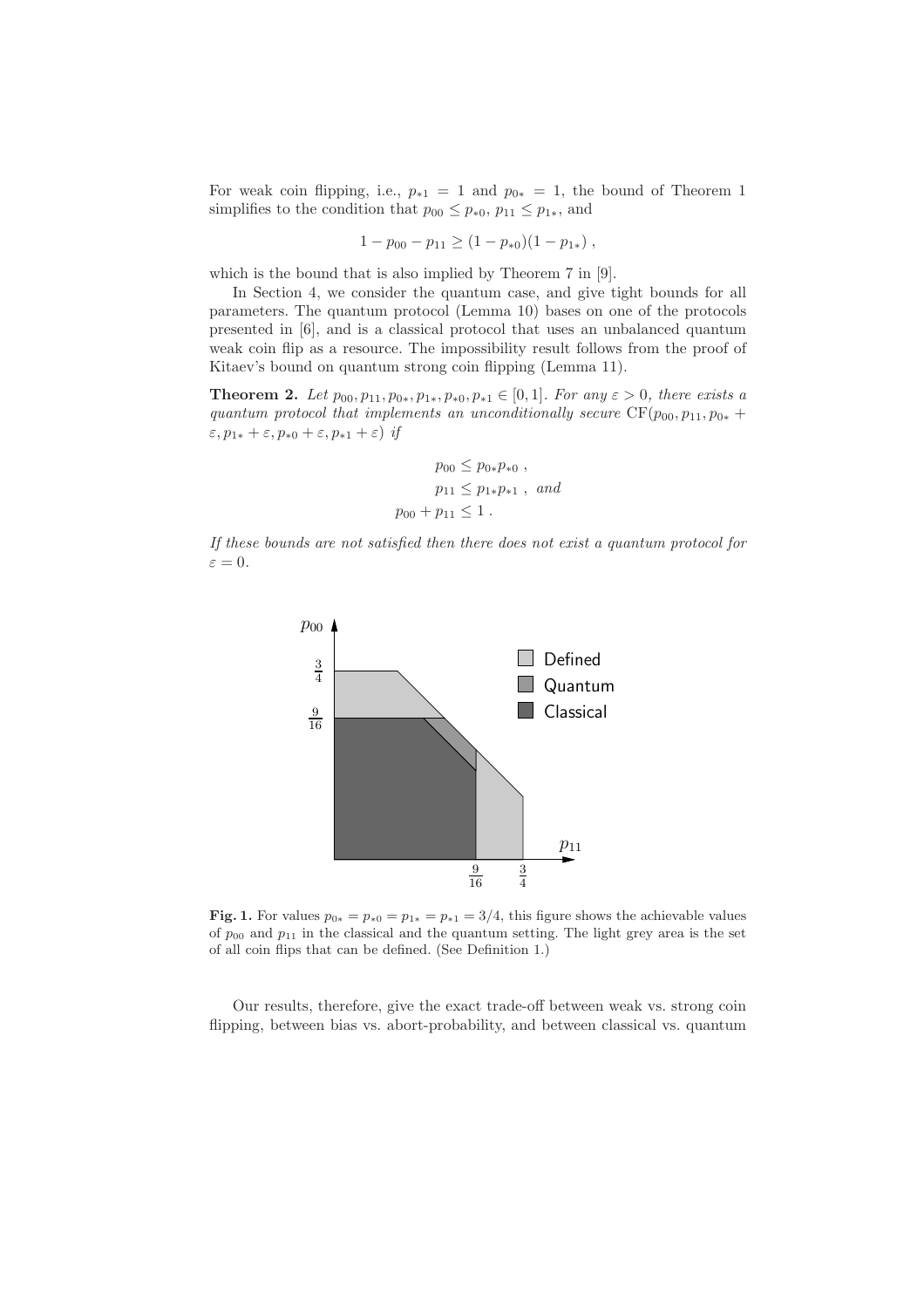coin flipping. (Some of these trade-offs are shown in Figures 1 and 2.) They imply, in particular, that quantum protocols can achieve strictly better bounds if p0<sup>∗</sup> + p1<sup>∗</sup> > 1 and p<sup>∗</sup><sup>0</sup> + p<sup>∗</sup><sup>1</sup> > 1. Outside this range classical protocols attain the same bounds as quantum protocols.

Since the optimal quantum protocol is a classical protocol using quantum weak coin flips as a resource, the possibility to do weak coin flipping, as shown by Mochon [15], can be seen as the crucial difference between the classical and the quantum case.



Fig. 2. This graph shows the optimal bounds for symmetric coin flipping of the form  $CF((1-a)/2,(1-a)/2,p_*,p_*,p_*,p_*).$  The value  $p_*$  is the maximal probability that any player can force the coin to be a certain value, and  $\alpha$  is the abort probability. Therefore, the smaller  $p_*$  for a fixed value of a, the better is the protocol. The definition of coin flipping (Definition 1) implies that  $p_* \geq (1-a)/2$ . Hence, the theoretically optimal bound is  $p_* = (1-a)/2$ . In the quantum case, the optimal achievable bound is  $p_* = \sqrt{(1-a)/2}$ . In the classical case the optimal achievable bound is  $p_* = 1 - \sqrt{a/2}$ for  $a < 1/2$  and the same as the quantum bound for  $a \ge 1/2$ . The best previously known classical lower bounds from [9, 17] was  $p_* \geq 1 - \sqrt{a}$ .

# 2 Preliminaries

In a classical protocol, the two players (Alice and Bob) are restricted to classical communication. Both players are given unlimited computing power and memory, and are able to locally sample random variables from any distribution. In a quantum protocol, the two players may exchange quantum messages. They have unlimited quantum memory and can perform any quantum computation on it.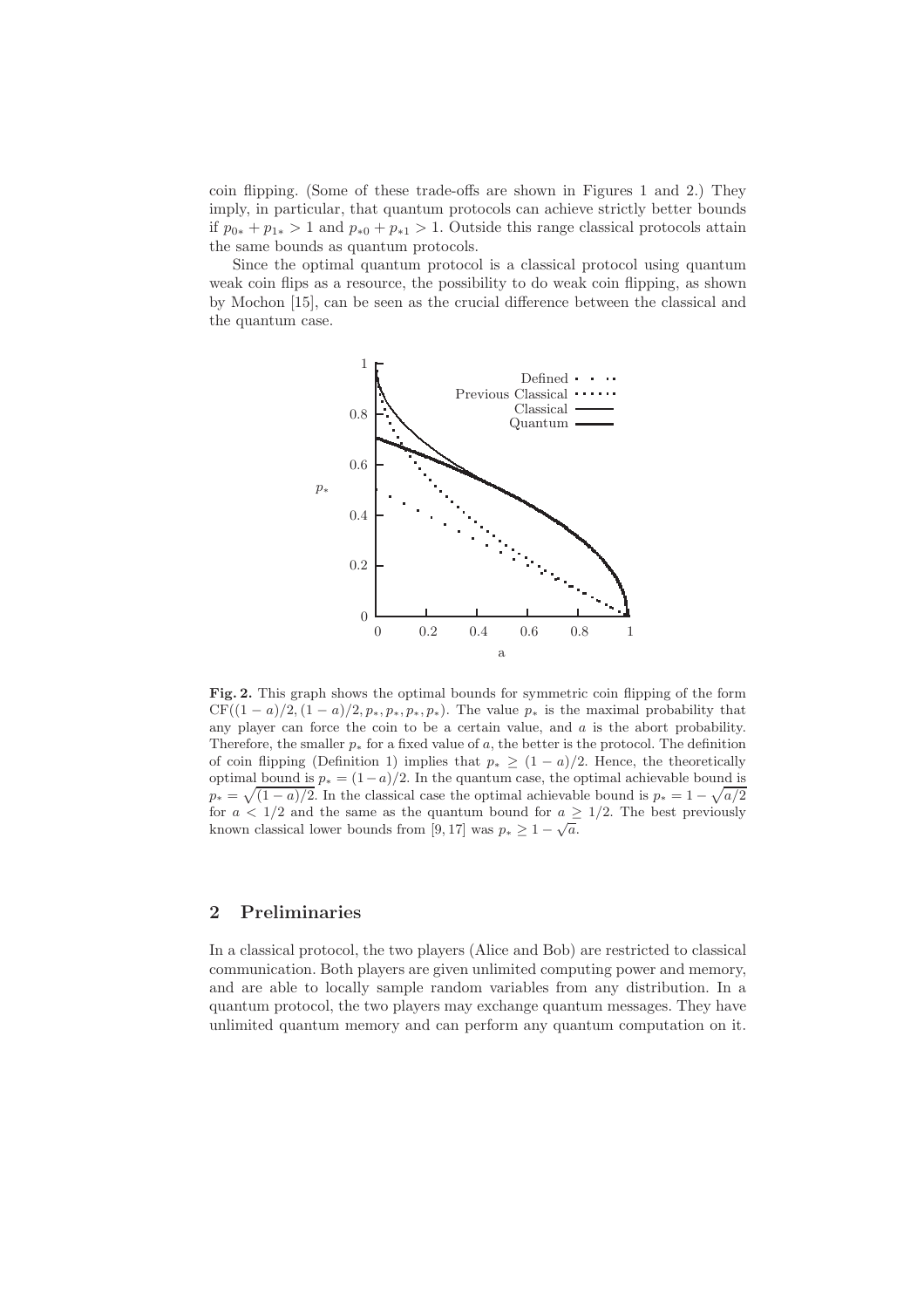All operations are noiseless. At the beginning of the protocol, the players do not share any randomness or entanglement. While honest players have to follow the protocol, we do not make any assumption about the behaviour of the malicious players. We assume that the adversary is static, i.e., any malicious player is malicious from the beginning. Furthermore, we require that the protocol has a finite number of rounds.

**Definition 1.** Let  $p_{00}, p_{11}, p_{0*}, p_{1*}, p_{*0}, p_{*1} \in [0,1]$ *, such that*  $p_{00} + p_{11} \le 1$ *,*  $p_{00} \le \min\{p_{0*,}, p_{*0}\}\$  and  $p_{11} \le \min\{p_{1*,}, p_{*1}\}\$  holds.<sup>5</sup> *A* protocol implements a  $CF(p_{00}, p_{11}, p_{0*}, p_{1*}, p_{*0}, p_{*1})$ *, if the following conditions are satisfied:* 

- $-If$  both players are honest, then they output the same value  $i \in \{0,1\}$  with *probability*  $p_{ii}$  *and*  $\Delta$  *with probability*  $1 - p_{00} - p_{11}$ .<sup>4</sup>
- $-$  *For any dishonest Alice, the probability that Bob outputs* 0 *is at most*  $p_{*0}$ , *and the probability that he outputs* 1 *is at most*  $p_{*1}$ *.*
- $-$  *For any dishonest Bob, the probability that Alice outputs* 0 *is at most*  $p_{0*}$ , *and the probability that she outputs* 1 *is at most*  $p_{1*}$ *.*

Definition 1 generalizes the notion of both weak and strong coin flips and encompasses, in fact, the different definitions given in the literature.

– A perfect weak coin flip is a

$$
\text{CF}\left(\frac{1}{2},\frac{1}{2},1,\frac{1}{2},\frac{1}{2},1\right) \ .
$$

– A perfect strong coin flip is a

$$
\text{CF}\left(\frac{1}{2},\frac{1}{2},\frac{1}{2},\frac{1}{2},\frac{1}{2},\frac{1}{2}\right) \ .
$$

– The weak coin flip with error  $\varepsilon > 0$  of [15] is a

$$
\mathrm{CF}\left(\frac{1}{2},\frac{1}{2},1,\frac{1}{2}+\varepsilon,\frac{1}{2}+\varepsilon,1\right)\;.
$$

– The unbalanced weak coin flip  $WCF(z, \varepsilon)$  of [6] is a

$$
CF(z, 1-z, 1, 1-z+\varepsilon, z+\varepsilon, 1) .
$$

– The strong coin flip of [6] is a

$$
\mathrm{CF}\left(\frac{1}{2},\frac{1}{2},\frac{1}{\sqrt{2}}+\varepsilon,\frac{1}{\sqrt{2}}+\varepsilon,\frac{1}{\sqrt{2}}+\varepsilon,\frac{1}{\sqrt{2}}+\varepsilon\right)\;.
$$

<sup>&</sup>lt;sup>5</sup>The last two conditions are implied by the fact that a dishonest player can always behave honestly. Hence, he can always bias the coin to  $i \in \{0, 1\}$  with probability  $p_{ii}$ .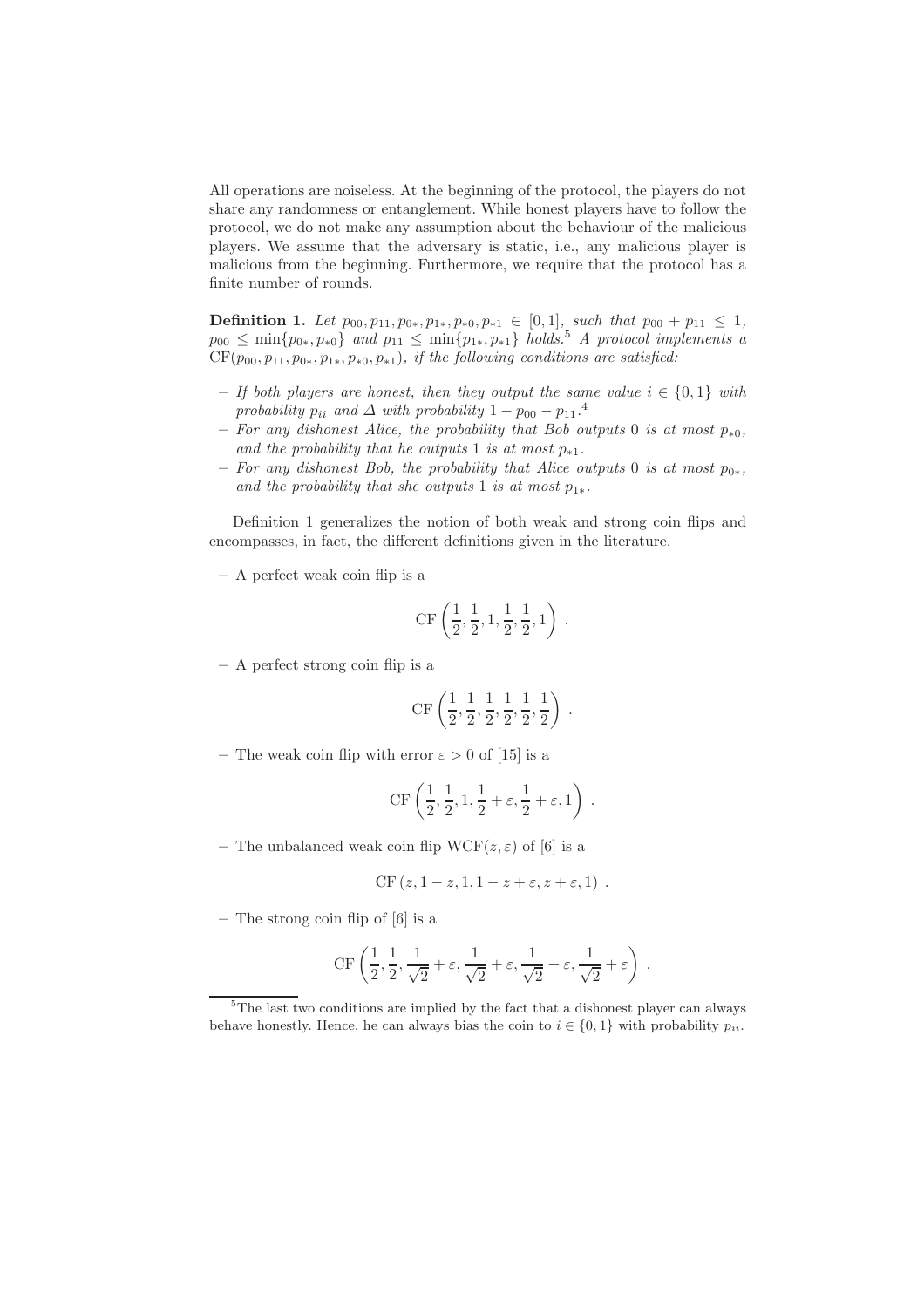Note that  $CF(p_{00}, p_{11}, p_{0*}, p_{1*}, p_{*0}, p_{*1})$  can also be defined as an ideal functionality that is equivalent to the above definition. Such a functionality would look like this: If there is any corrupted player, then the functionality first asks him to send a bit  $b \in \{0,1\}$  that indicates which value he prefers. The functionality then flips a coin  $c \in \{0, 1, \Delta\}$ , where the probabilities depend on b and on which player is corrupted. For example, if the first player is corrupted and  $b = 0$ , then  $c = 0$  will be chosen with probability  $p_{*0}$ ,  $c = 1$  with probability  $min(p_{*1}, 1 - p_{*0})$  and  $\Delta$  otherwise. The functionality then sends c to the adversary, and the adversary chooses whether he wants to abort the protocol or not. If he does not abort, the honest player receives c (which might already be  $\Delta$ ), and  $\Delta$  otherwise. If none of the players are corrupted, the functionality chooses a value  $c \in \{0, 1, \Delta\}$  which takes on  $i \in \{0, 1\}$  with probability  $p_{ii}$  and sends c to the two players.

## 3 Classical Coin Flipping

#### 3.1 Protocols

Protocol CoinFlip1: Parameters:  $p_{0*}, p_{1*}, p_{*0}, p_{*1} \in [0, 1], p_{0*} + p_{1*} \leq 1.$ 

- 1. Alice flips a three-valued coin a such that the probability that  $a = i$  is  $p_{i*}$  for  $i = \{0, 1\}$ , and  $a = \Delta$  otherwise. She sends a to Bob.
- 2. If  $a = \Delta$ , Bob outputs  $b = \Delta$ . If  $a \neq \Delta$ , Bob flips a coin b such that  $b = a$  with probability  $p_{*a}$  and  $b = \Delta$  otherwise. Bob sends b to Alice and outputs b.
- 3. If  $b = a$  Alice outputs b, otherwise  $\Delta$ .

**Lemma 1.** *If either*  $p_{0*} + p_{1*} \leq 1$  *or*  $p_{*0} + p_{*1} \leq 1$ *, then there exists a classical coin-flipping protocol with*  $p_{00} = p_{0*}p_{*0}$  *and*  $p_{11} = p_{1*}p_{*1}$ *.* 

*Proof.* If  $p_{0*} + p_{1*} \leq 1$ , they use Protocol CoinFlip1. (If  $p_{*0} + p_{*1} \leq 1$ , they exchange the role of Alice and Bob.) By construction, a malicious Bob cannot bias Alice's output by more than  $p_{i*}$ , and a malicious Alice cannot bias Bob's output by more than  $p_{*i}$ . Honest players output the value 0 with probability  $p_{0*}p_{*0}$  and 1 with probability  $p_{1*}p_{*1}$ . □

Protocol CoinFlip2: Parameters:  $p, x_0, x_1, y_0, y_1 \in [0, 1].$ 

1. Alice flips a coin  $a \in \{0, 1\}$  such that  $a = 0$  with probability p and sends it to Bob.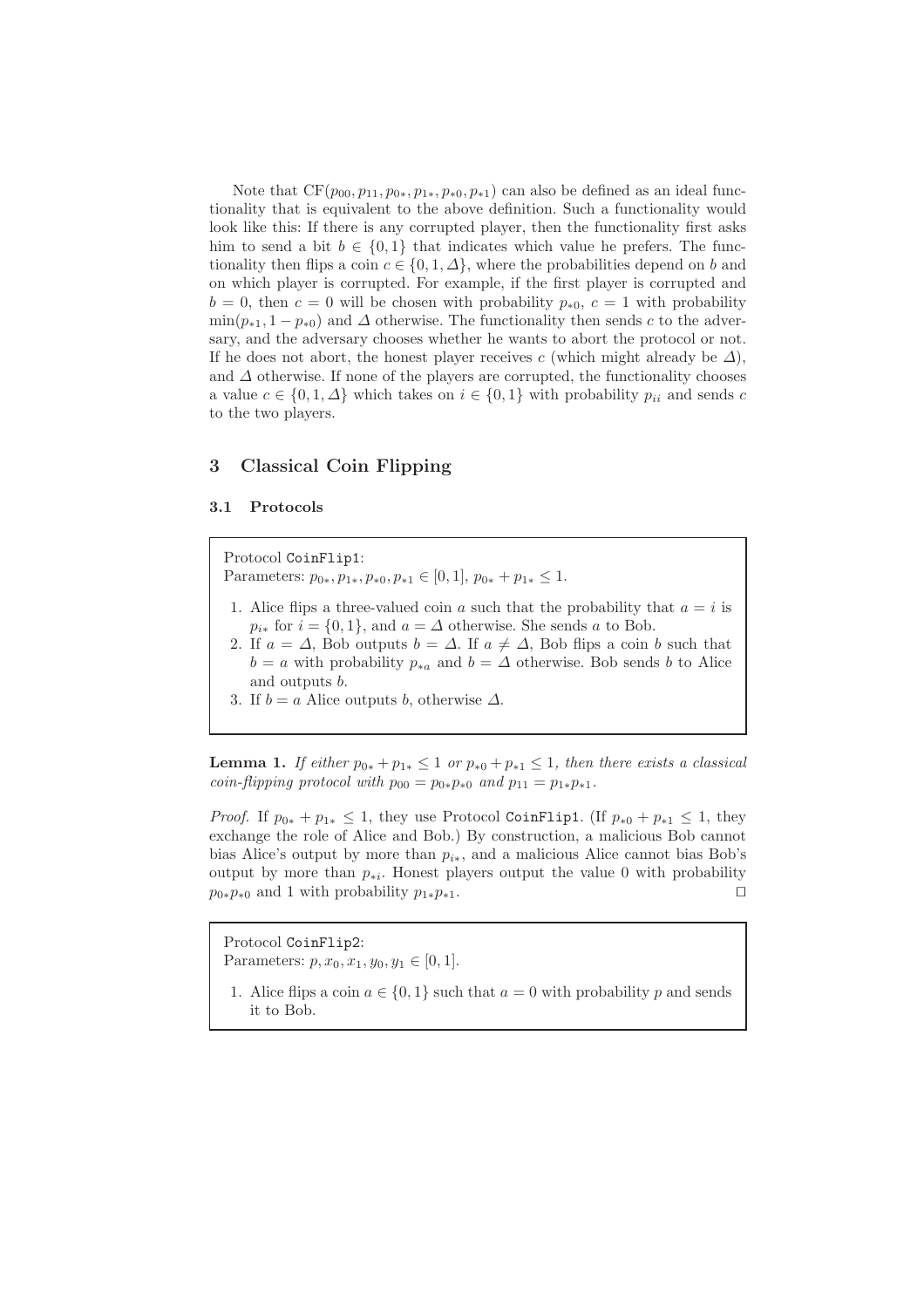- 2. Bob receives the coin a and flips a coin  $b \in \{0,1\}$  such that the probability that  $b = a$  is  $x_a$ . He sends b to Alice. If  $b = a$  he outputs b.
- 3. If  $b = a$ , then Alice outputs b. If  $a \neq b$ , then Alice flips a coin c, such that with probability  $y_b$ ,  $c = b$  and else  $c = \Delta$ . She sends c to Bob and outputs it.
- 4. If  $c = b$  Bob outputs c, else  $\Delta$ .

Lemma 2. *If*  $p_{0*} + p_{1*} > 1$ ,  $p_{*0} + p_{*1} > 1$ ,  $p_{00} \leq p_{0*}p_{*0}$ ,  $p_{11} \leq p_{1*}p_{*1}$ , and

$$
p_{00} + p_{11} = p_{0*}p_{*0} + p_{1*}p_{*1} - (p_{0*} + p_{1*} - 1)(p_{*0} + p_{*1} - 1)
$$
 (1)

*then there exists a classical protocol implementing*  $CF(p_{00}, p_{11}, p_{0*}, p_{1*}, p_{*0}, p_{*1})$ *.* 

*Proof.* We use Protocol CoinFlip2 and choose the parameters

$$
x_i := p_{*i}
$$
,  $y_0 := \frac{p_{0*} - p}{1 - p}$ ,  $y_1 := \frac{p_{1*} + p - 1}{p}$ ,  $p := \frac{p_{00} - p_{0*} + p_{0*}p_{*1}}{p_{*0} + p_{*1} - 1}$ .

Note that if  $p = 1$  then  $y_0$  is undefined (and the same holds for  $y_1$  if  $p = 0$ ), but this does not cause any problem since in this case the parameter  $y_0$  is never used in the protocol.

We now verify that these parameters are between 0 and 1. We have  $y_0, y_1 \in$ [0, 1], if  $p \in [1 - p_{1*}, p_{0*}]$ . To see that p lies indeed in this interval, note that the upper bound follows from

$$
p = \frac{p_{00} - p_{0*} + p_{0*}p_{*1}}{p_{*0} + p_{*1} - 1} \le \frac{p_{0*}p_{*0} - p_{0*} + p_{0*}p_{*1}}{p_{*0} + p_{*1} - 1} = \frac{p_{0*}(p_{*0} + p_{*1} - 1)}{p_{*0} + p_{*1} - 1} = p_{0*}.
$$

For the lower bound, note that

$$
1 - p = \frac{p_{*0} + p_{*1} - 1}{p_{*0} + p_{*1} - 1} - \frac{p_{00} - p_{0*} + p_{0*}p_{*1}}{p_{*0} + p_{*1} - 1}
$$
  
= 
$$
\frac{p_{*0} + p_{*1} - 1 - p_{00} + p_{0*} - p_{0*}p_{*1}}{p_{*0} + p_{*1} - 1}
$$
  
= 
$$
\frac{p_{1*}p_{*0} - p_{1*} + p_{11}}{p_{*0} + p_{*1} - 1},
$$
 (2)

where we have used that

$$
p_{*0} + p_{*1} - 1 - p_{00} + p_{0*} - p_{0*}p_{*1}
$$
  
\n
$$
\stackrel{(1)}{=} p_{*0} + p_{*1} - 1 - (p_{0*}p_{*0} + p_{1*}p_{*1} - (p_{0*} + p_{1*} - 1)(p_{*0} + p_{*1} - 1) - p_{11})
$$
\n
$$
+ p_{0*} - p_{0*}p_{*1}
$$
\n
$$
= p_{*0} + p_{*1} - 1 - p_{0*}p_{*0} - p_{1*}p_{*1} + p_{0*}p_{*0} + p_{0*}p_{*1} - p_{0*} + p_{1*}p_{*0} + p_{1*}p_{*1}
$$
\n
$$
- p_{1*} - p_{*0} - p_{*1} + 1 + p_{11} + p_{0*} - p_{0*}p_{*1}
$$
\n
$$
= p_{1*}p_{*0} - p_{1*} + p_{11}.
$$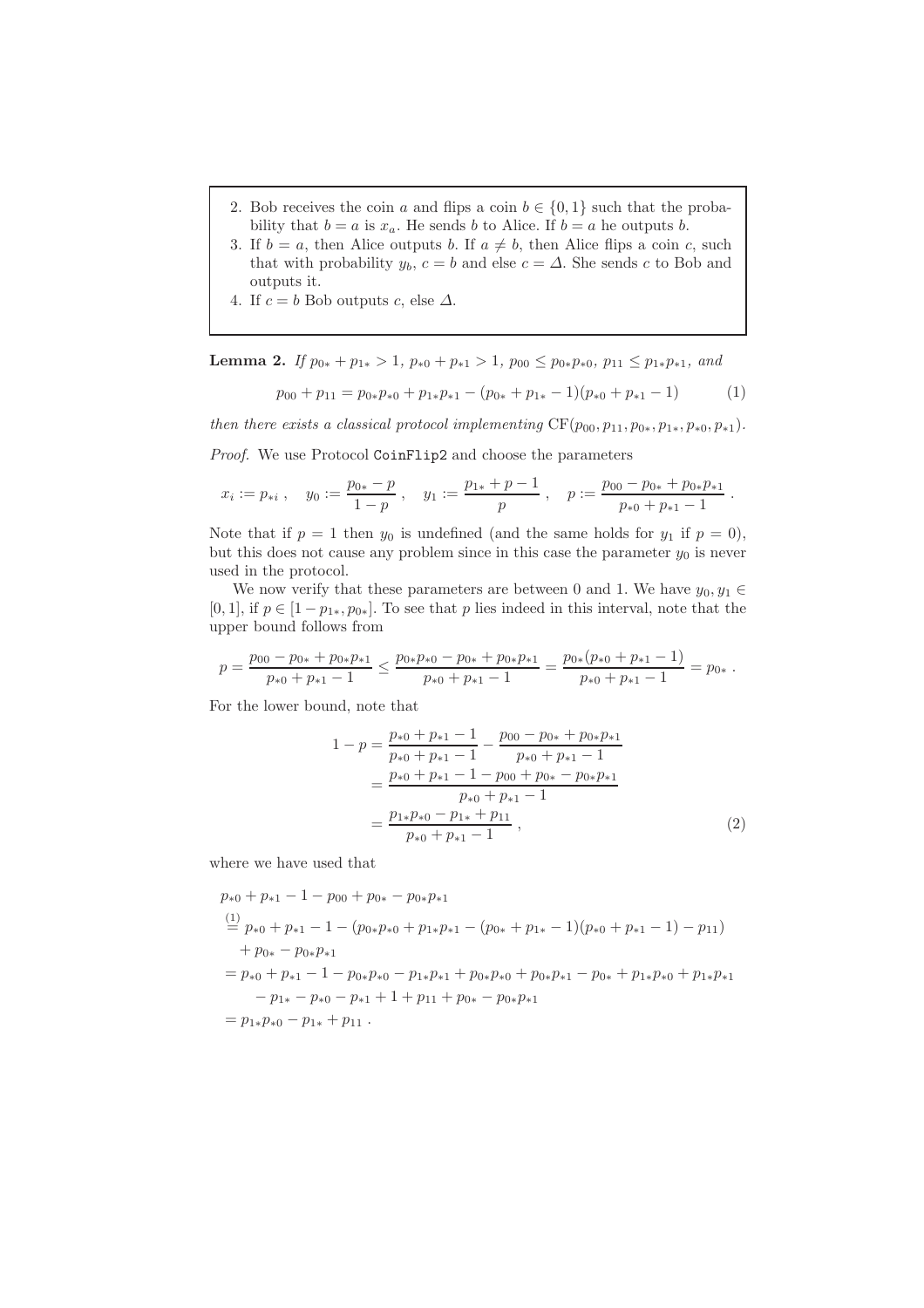Therefore

$$
p = 1 - \frac{p_{11} - p_{1*} + p_{1*}p_{*0}}{p_{*0} + p_{*1} - 1} \ge 1 - \frac{p_{*1}p_{1*} - p_{1*} + p_{1*}p_{*0}}{p_{*0} + p_{*1} - 1} = 1 - p_{1*}.
$$

It follows that  $p, x_0, x_1, y_0, y_1 \in [0, 1]$ .

If both players are honest, then the probability that they both output 0 is

$$
px_0 + (1-p)(1-x_1)y_0 = px_0 + (1-p)(1-x_1)\frac{p_{0*} - p}{1-p}
$$
  
=  $pp_{*0} + (1-p_{*1})(p_{0*} - p)$   
=  $pp_{*0} - p(1-p_{*1}) + p_{0*}(1-p_{*1})$   
=  $\frac{p_{00} - p_{0*} + p_{0*}p_{*1}}{p_{*0} + p_{*1} - 1}(p_{*0} + p_{*1} - 1) + p_{0*}(1 - p_{*1})$   
=  $p_{00}$ .

The probability that they both output 1 is

$$
p(1-x_0)y_1 + (1-p)x_1 = p(1-p_{*0})\frac{p_{1*}+p-1}{p} + (1-p)p_{*1}
$$
  
=  $(1-p_{*0})(p_{1*}+p-1) + (1-p)p_{*1}$   
=  $p_{1*}(1-p_{*0}) - (1-p)(1-p_{*0}) + (1-p)p_{*1}$   
=  $p_{1*}(1-p_{*0}) + (1-p)(p_{*1}+p_{*0}-1)$   
=  $p_{1*}(1-p_{*0}) + \frac{p_{1*}p_{*0}-p_{1*}+p_{11}}{p_{*0}+p_{*1}-1}(p_{*1}+p_{*0}-1)$   
=  $p_{11}$ .

If Alice is malicious, she can bias Bob to output value  $i$  either by sending  $i$  as first message hoping that Bob does not change the value, which has probability  $x_i = p_{*i}$ ; or by sending the value  $1-i$  hoping that Bob changes the value, which occurs with probability  $1 - x_{1-i} = 1 - p_{*1-i} \leq p_{*i}$ . Hence, she succeeds with probability  $p_{*i}$ .

Bob can bias Alice to output value i by sending  $b = i$  independently of what Alice had sent as first message. For  $i = 0$ , Alice will accept this value with probability

$$
p + (1 - p)y_0 = p + (1 - p)\frac{p_{0*} - p}{1 - p} = p_{0*}
$$

and for  $i = 1$  with probability

$$
1 - p + py_1 = 1 - p + p \frac{p_{1*} + p - 1}{p} = p_{1*} . \tag{3}
$$

⊓⊔

In order to show that all values with  $p_{00} + p_{11}$  below the bound given in (1) can be reached, we will need additionally the following lemma.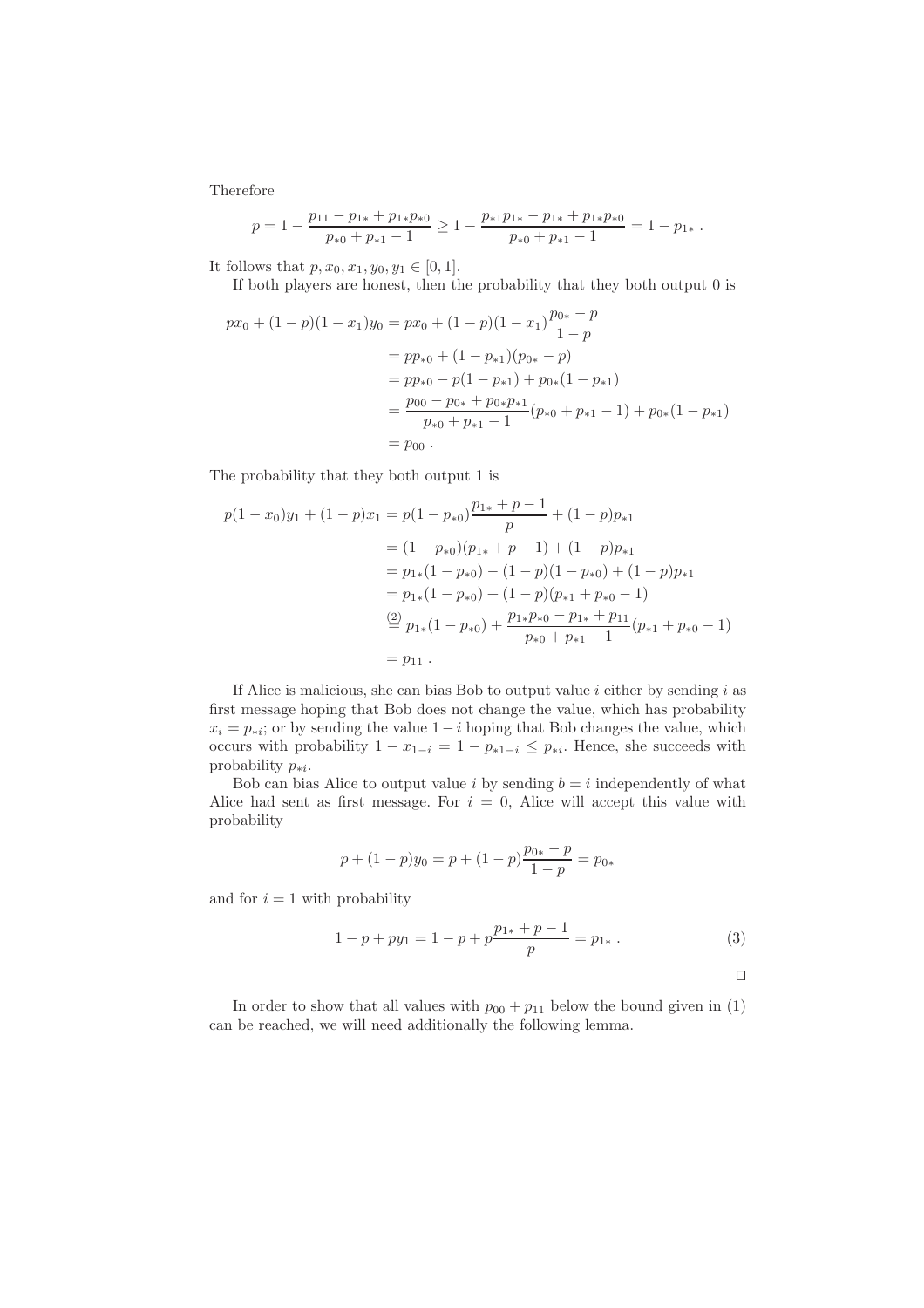Lemma 3. *If there exists a protocol* P *that implements a coin flip*  $CF(p_{00}, p_{11}, p_{0*}, p_{1*}, p_{*0}, p_{*1})$ , then, for any  $p'_{00} \le p_{00}$  and  $p'_{11} \le p_{11}$ , there exists *a* protocol P' that implements a coin flip  $CF(p'_{00}, p'_{11}, p_{0*}, p_{1*}, p_{*0}, p_{*1})$ .

*Proof.*  $P'$  is defined as follows: The players execute protocol  $P$ . If the output is  $i \in \{0, 1\}$ , then Alice changes to  $\Delta$  with probability  $1 - p'_{ii}/p_{ii}$ . If Alice changes to  $\Delta$ , Bob also changes to  $\Delta$ . Obviously, the cheating probabilities are still bounded by  $p_{0*}, p_{1*}, p_{*0}, p_{*1}$ , which implies that that protocol P' implements a  $CF(p'_{00}, p'_{11}, p_{0*}, p_{1*}, p_{*0}, p_{*1}).$ 

Combining Lemmas 1, 2 and 3, we obtain Lemma 4.

**Lemma 4.** *Let*  $p_{00}, p_{11}, p_{0*}, p_{1*}, p_{*0}, p_{*1} \in [0,1]$ *. There exists a classical protocol that implements*  $CF(p_{00}, p_{11}, p_{0*}, p_{1*}, p_{*0}, p_{*1})$  *if* 

 $p_{00} \leq p_{0*}p_{*0}$ ,  $p_{11} \leq p_{1*}p_{*1}$ , *and* 

 $p_{00} + p_{11} \leq p_{0*}p_{*0} + p_{1*}p_{*1} - \max(0, p_{0*} + p_{1*} - 1) \max(0, p_{*0} + p_{*1} - 1)$ .

*Proof.* If  $p_{0*} + p_{1*} > 1$  and  $p_{*0} + p_{*1} > 1$ , then Lemmas 2 and 3 imply the bound. Otherwise, i.e., if either  $p_{0*} + p_{1*} \le 1$  or  $p_{*0} + p_{*1} \le 1$ , then  $\max(0, p_{0*} + p_{1*} - 1)$  max $(0, p_{*0} + p_{*1} - 1) = 0$  and the bound is implied by Lemmas 1 and 3. □ 1) max $(0, p_{*0} + p_{*1} - 1) = 0$  and the bound is implied by Lemmas 1 and 3.

### 3.2 Impossibilities

The following lemma shows that the bounds obtained in Lemma 4 are optimal. The proof uses the same idea as the proof of Theorem 7 in [9].

**Lemma 5.** Let the parameters  $p_{00}, p_{11}, p_{0*}, p_{1*}, p_{*0}, p_{*1}$  be ∈ [0, 1]*.* A coin flip  $CF(p_{00}, p_{11}, p_{0*}, p_{1*}, p_{*0}, p_{*1})$  *can only be implemented by a classical protocol if* 

$$
p_{00} \le p_{0*} p_{*0} ,
$$
  
\n
$$
p_{11} \le p_{1*} p_{*1} , \text{ and}
$$
  
\n
$$
p_{00} + p_{11} \le p_{0*} p_{*0} + p_{1*} p_{*1} - \max(0, p_{0*} + p_{1*} - 1) \max(0, p_{*0} + p_{*1} - 1).
$$

*Proof.* We can assume that the output is a deterministic function of the transcript of the protocol. This can be enforced by adding an additional round at the end of the protocol where the two players tell each other what they are going to output. Since we do not require the protocol to be efficient, Lemma 7 in [9] implies that we can also assume that the honest parties maintain no internal state except for the list of previous messages.

For any partial transcript  $t$  of a protocol, we define  $p_{0*}^t$  as the maximum over all transcripts starting with  $t$ , i.e., the maximum probability with which Bob can force Alice to output 0, given the previous interaction has given  $t$ . In the same way, we define  $p_{1*}^t$ ,  $p_{*0}^t$ ,  $p_{*1}^t$ . We define  $p_{00}^t$  and  $p_{11}^t$  as the probabilities that the output of the honest players will be 00 and 11, respectively, given the previous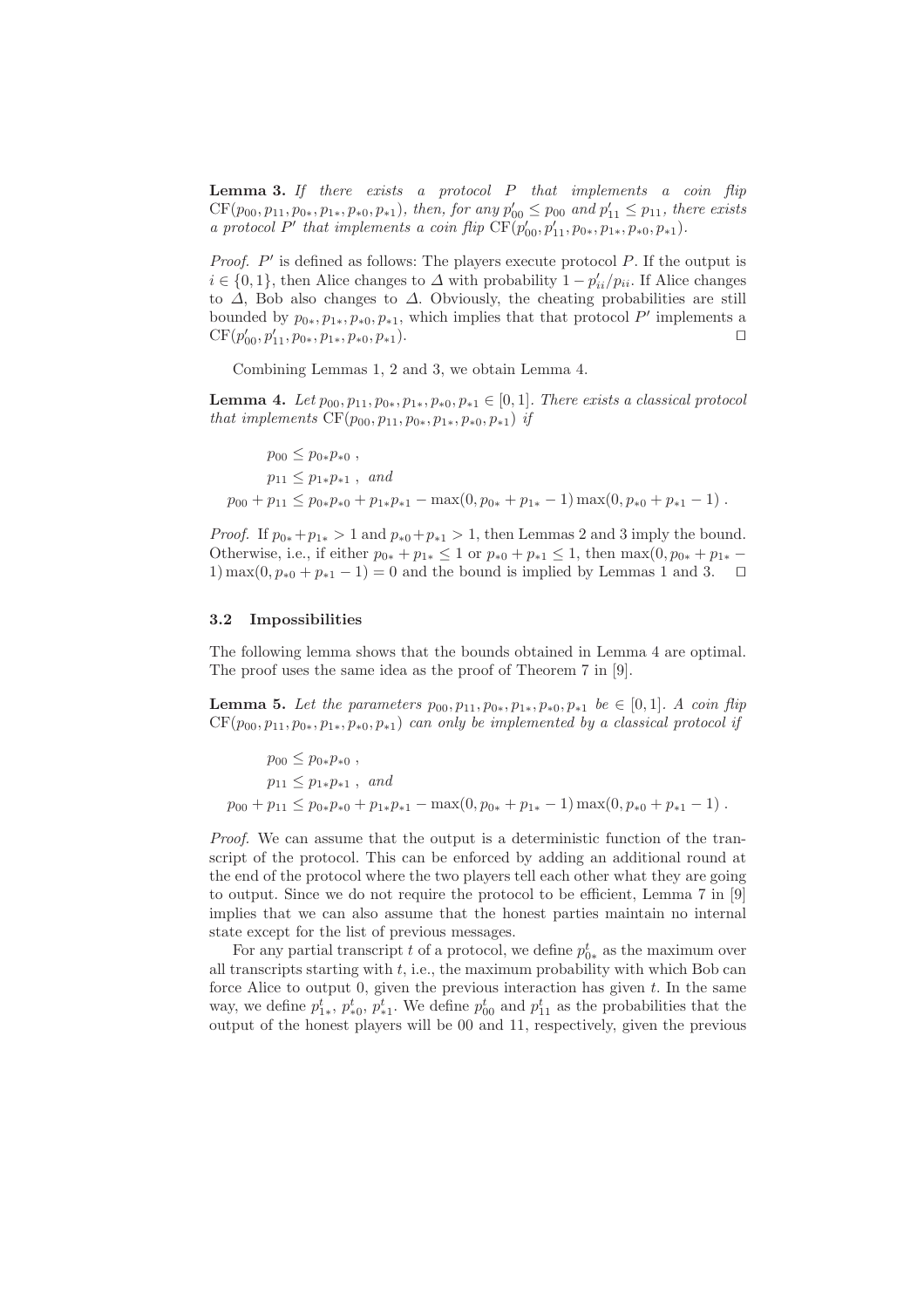interaction has given  $t$ . We will now do an induction over all transcripts, showing that for all  $t$ , we have

$$
p_{00}^t \le p_{0*}^t p_{*0}^t ,
$$
  
\n
$$
p_{11}^t \le p_{1*}^t p_{*1}^t ,
$$
 and  
\n
$$
p_{00}^t + p_{11}^t \le p_{0*}^t p_{*0}^t + p_{1*}^t p_{*1}^t - \max(0, p_{0*}^t + p_{1*}^t - 1) \max(0, p_{*0}^t + p_{*1}^t - 1).
$$

For complete transcripts t, each honest player will output either 0, 1 or  $\Delta$ with probability 1 and we always have  $p_{0*}^t + p_{1*}^t - 1 \leq 0$  and  $p_{*0}^t + p_{*1}^t - 1 \leq 0$ . Therefore, we only need to check that  $p_{00}^t \leq p_{0*}^t p_{*0}^t$  and  $p_{11}^t \leq p_{1*}^t p_{*1}^t$ . For  $j \in \{0,1\}$ , if  $p_{jj}^t = 1$ , then  $p_{j*}^t = p_{*j}^t = 1$ , so the condition is satisfied. In all the other cases we have  $p_{jj}^t = 0$ , in which case the condition is satisfied as well.

Let  $t$  now be a partial transcript, and let Alice be the next to send a message. Let M be the set of all possible transcripts after Alice has sent her message. For the induction step, we now assume that the statement holds for all transcript in M, and show that then it must also hold for t. Let  $r_i$  be the probability that an honest Alice will choose message  $i \in M$ . By definition, we have

$$
p_{00}^t = \sum_{i \in M} r_i p_{00}^i, \quad p_{11}^t = \sum_{i \in M} r_i p_{11}^i, \quad p_{0*}^t = \sum_{i \in M} r_i p_{0*}^i, \quad p_{1*}^t = \sum_{i \in M} r_i p_{1*}^i,
$$

$$
p_{*0}^t = \max_{i \in M} p_{*0}^i, \quad p_{*1}^t = \max_{i \in M} p_{*1}^i.
$$

For  $j \in \{0,1\}$  it holds that

$$
p_{jj}^t = \sum_{i \in M} r_i p_{jj}^i \leq \sum_{i \in M} r_i p_{j*}^i p_{*j}^i \leq \sum_{i \in M} r_i p_{j*}^i p_{*j}^t = p_{j*}^t p_{*j}^t ,
$$

which shows the induction step for the first two inequalities. To show the last inequality, let

$$
f(a, b, c, d) := ac + bd - \max(0, a + b - 1) \max(0, c + d - 1),
$$

where  $a, b, c, d \in [0, 1]$ . If we fix the values c and d, we get the function  $f_{c,d}(a, b) :=$  $f(a, b, c, d)$ . It consists of two linear functions: If  $a + b \leq 1$ , we have

$$
f_{c,d}(a,b) = ac + bd,
$$

and if  $a + b \geq 1$  we have

$$
f_{c,d}(a,b) = ac + bd - (a+b-1)\max(0, c+d-1).
$$

Note that these two linear functions are equal if  $a + b = 1$ , and we have  $(a + b -$ 1) max $(0, c+d-1) \ge 0$  if  $a+b \ge 1$ . It follows that  $f_{c,d}(a, b)$  is concave, meaning that for all  $\gamma, a, b, a', b' \in [0, 1]$ , we have

$$
\gamma f_{c,d}(a,b) + (1 - \gamma) f_{c,d}(a',b') \le f_{c,d}(\gamma a + (1 - \gamma)a', \gamma b + (1 - \gamma)b').
$$
 (4)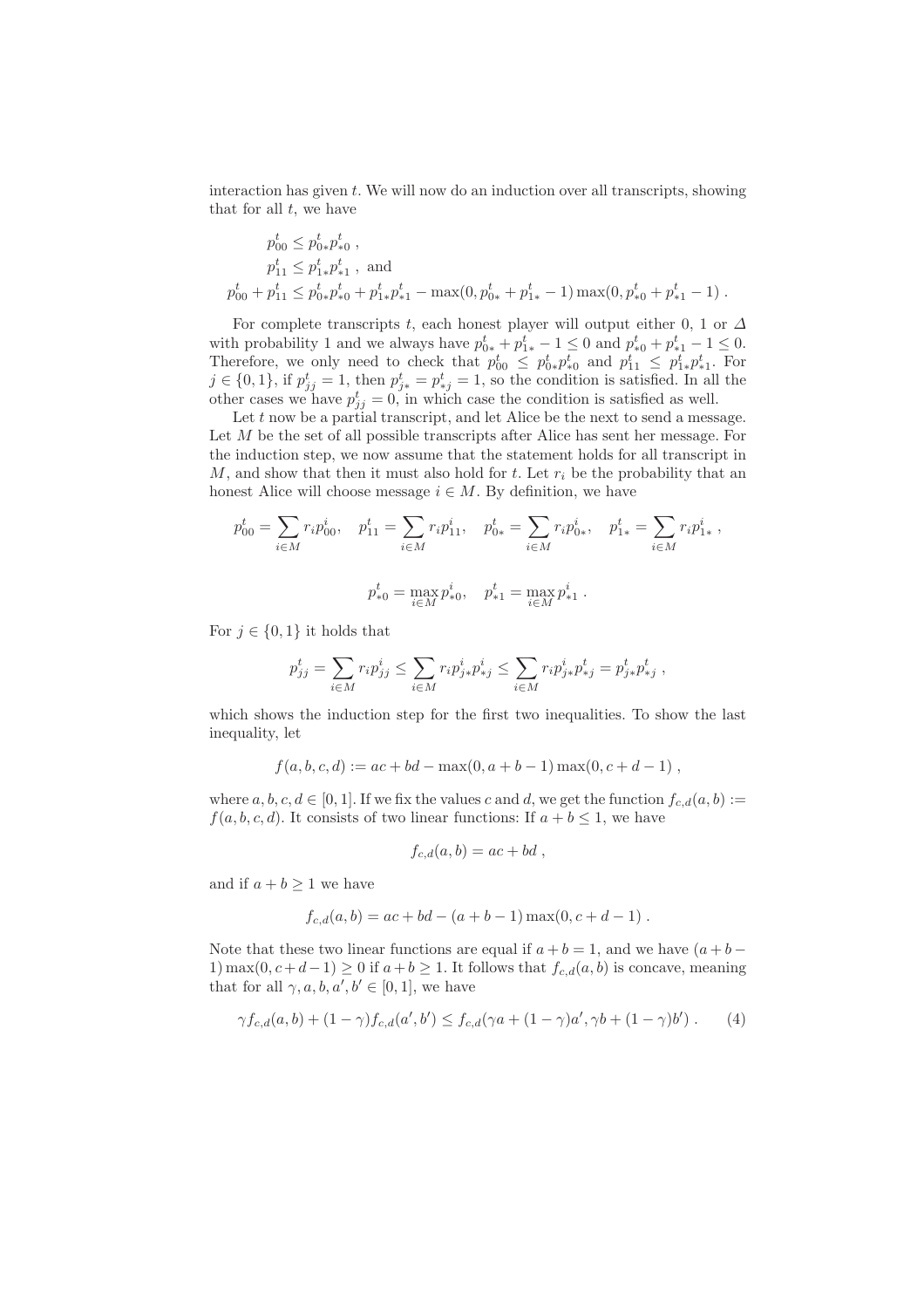Since for any  $a + b \neq 1$  and  $c + d \neq 1$ 

$$
\frac{\partial}{\partial c} f(a, b, c, d) \ge 0 \quad \text{and} \quad \frac{\partial}{\partial d} f(a, b, c, d) \ge 0 , \qquad (5)
$$

we have  $f(a, b, c', d) \ge f(a, b, c, d)$  for  $c' \ge c$  and  $f(a, b, c, d') \ge f(a, b, c, d)$  for  $d' \geq d$ . Hence,

$$
p_{00}^t + p_{11}^t
$$
  
=  $\sum_{i \in M} r_i (p_{00}^i + p_{11}^i)$   
 $\leq \sum_{i \in M} r_i (p_{0*}^i p_{*0}^i + p_{1*}^i p_{*1}^i - \max(0, p_{0*}^i + p_{1*}^i - 1) \max(0, p_{*0}^i + p_{*1}^i - 1))$   
 $\leq \sum_{i \in M} r_i (p_{0*}^i p_{*0}^t + p_{1*}^i p_{*1}^t - \max(0, p_{0*}^i + p_{1*}^i - 1) \max(0, p_{*0}^t + p_{*1}^t - 1))$   
 $\leq p_{0*}^t p_{*0}^t + p_{1*}^t p_{*1}^t - \max(0, p_{0*}^t + p_{1*}^t - 1) \max(0, p_{*0}^t + p_{*1}^t - 1),$ 

and the inequalities also hold for t. The statement follows by induction.  $□$ 

From Lemmas 4 and 5 we obtain Theorem 1.

## 4 Quantum Coin Flipping

#### 4.1 Protocols

An *unbalanced weak coin flip with error*  $\varepsilon$  WCF( $z, \varepsilon$ ) is a CF( $z, 1-z, 1, 1-z$  $z + \varepsilon, z + \varepsilon, 1$ , i.e., a coin flip where Alice wins with probability z, Bob with probability  $1 - z$  and both cannot increase their probability to win by more than  $\varepsilon$ . (They may, however, decrease the probability to 0.) Let  $WCF(z) :=$  $WCF(z, 0)$ .

It has been shown by Mochon [15] that weak coin flipping can be implemented with an arbitrarily small error.

**Theorem 3 (Mochon [15]).** For any constant  $\varepsilon > 0$ , there exists a quantum *protocol that implements*  $WCF(1/2, \varepsilon)$ *.* 

In [14], Mochon showed that quantum coin-flipping protocols compose sequentially. Implicitly using this result, Chailloux and Kerenidis showed that an unbalanced weak coin flip can be implemented from many instances of (balanced) weak coin flips.

**Proposition 1 (Chailloux, Kerenidis [6]).** *For all*  $z \in [0,1]$ *, there exists a classical protocol that uses* k *instances of*  $WCF(1/2, \varepsilon)$  *and implements*  $WCF(x, 2\varepsilon)$ *, for a value*  $x \in [0, 1]$  *with*  $|x - z| \leq 2^{-k}$ *.* 

The following lemma shows that the parameter  $z$  can be slightly changed without increasing the error much.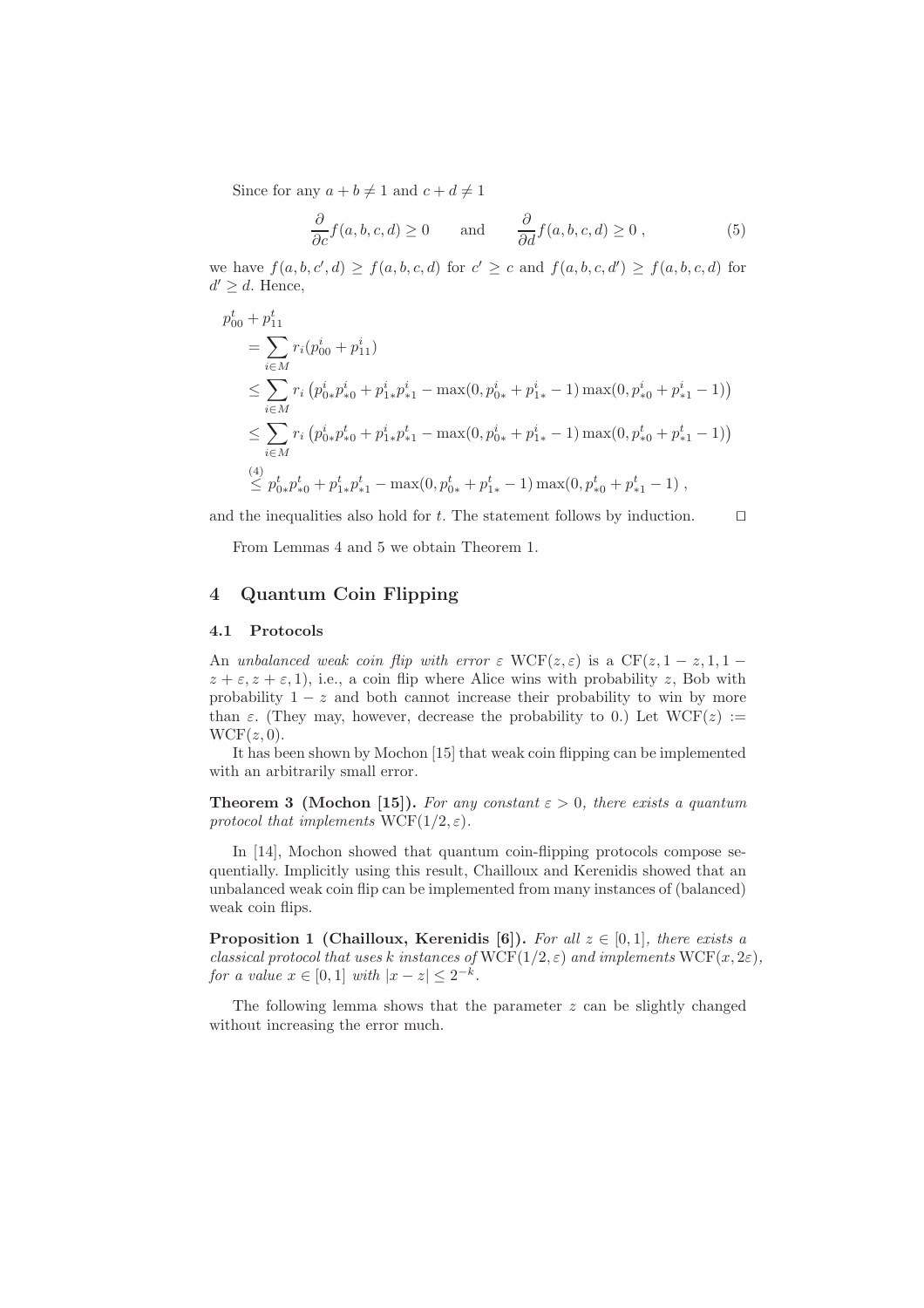**Lemma 6.** For any  $1 > z' > z > 0$ , there exists a classical protocol that uses 1 *instance of*  $WCF(z', \varepsilon)$  *and implements*  $WCF(z, \varepsilon + z' - z)$ *.* 

*Proof.* The protocol first calls  $WCF(z', \varepsilon)$ . If Alice wins, i.e., if the output is 0, then she changes the output bit to 1 with probability  $1 - z/z'$ , and sends the bit to Bob. Bob only accepts changes from 0 to 1, but not from 1 to 0. Alice can force the coin to be 0 with probability at most  $z' + \varepsilon = z + (\varepsilon + z' - z)$ . Let  $x \in [0, 1-z'+\varepsilon]$  be the probability with which a cheating Bob forces the protocol  $WCF(z', \varepsilon)$  to output 1. Alice will output 1 with probability

$$
x + (1 - x) \left(1 - \frac{z}{z'}\right) = 1 - \frac{z}{z'} + x \cdot \frac{z}{z'} \le 1 - \frac{z}{z'} + (1 - z' + \varepsilon) \cdot \frac{z}{z'}
$$

$$
= 1 - z + \varepsilon \cdot \frac{z}{z'} \le 1 - z + \varepsilon.
$$

Note that for  $z \in \{0, 1\}$ , the implementation of  $WCF(z, 0)$  is trivial. Hence, Theorem 3, Proposition 1 and Lemma 6 imply together that  $WCF(z, \varepsilon)$  can be implemented for any  $z \in [0, 1]$  with an arbitrarily small error  $\varepsilon$ . To simplify the analysis of our protocols, we will assume that we have access to  $WCF(z)$  for any  $z \in [0, 1]$ . The following lemma shows that when WCF(z) is replaced by  $WCF(z, \varepsilon)$ , the bias of the output is increased by at most  $2\varepsilon$ .

**Lemma 7.** Let P be a protocol that implements  $CF(p_{00}, p_{11}, p_{0*}, p_{1*}, p_{*0}, p_{*1})$ *using one instance of* WCF(z)*. If* WCF(z) *is replaced by* WCF( $z, \varepsilon$ )*, then* P *implements*  $CF(p_{00}, p_{11}, p_{0*} + 2\varepsilon, p_{1*} + 2\varepsilon, p_{*0} + 2\varepsilon, p_{*1} + 2\varepsilon).$ 

*Proof.* Let us compare two settings: one where the players execute P using one instance of  $WCF(z, \varepsilon)$ , and the other where they use one instance of  $WCF(z)$ . When both players are honest, the two settings are obviously identical. Let Alice be honest and Bob malicious. For each setting, we can define an event that occurs with probability at most  $\varepsilon$ , such that under the condition that the two events do not occur,  $WCF(z)$  and  $WCF(z, \varepsilon)$  and hence the whole protocol are identical. The probability that the two events do not occur is at least  $1 - 2\varepsilon$  by the union bound. Therefore, the probabilities that the honest player outputs 0 (or 1) differ by at most  $2\varepsilon$ . The statement follows. □

The following protocol is a generalization of the strong coin-flipping protocol S from [6]. It gives optimal bounds for the case where the honest players never abort, i.e.,  $p_{00} + p_{11} = 1$ .

Protocol QCoinFlip1:

Parameters:  $x, z_0, z_1, p_0, p_1 \in [0, 1].$ 

– Alice flips a coin  $a \in \{0,1\}$  such that the probability that  $a = 0$  is x and sends a to Bob.

⊓⊔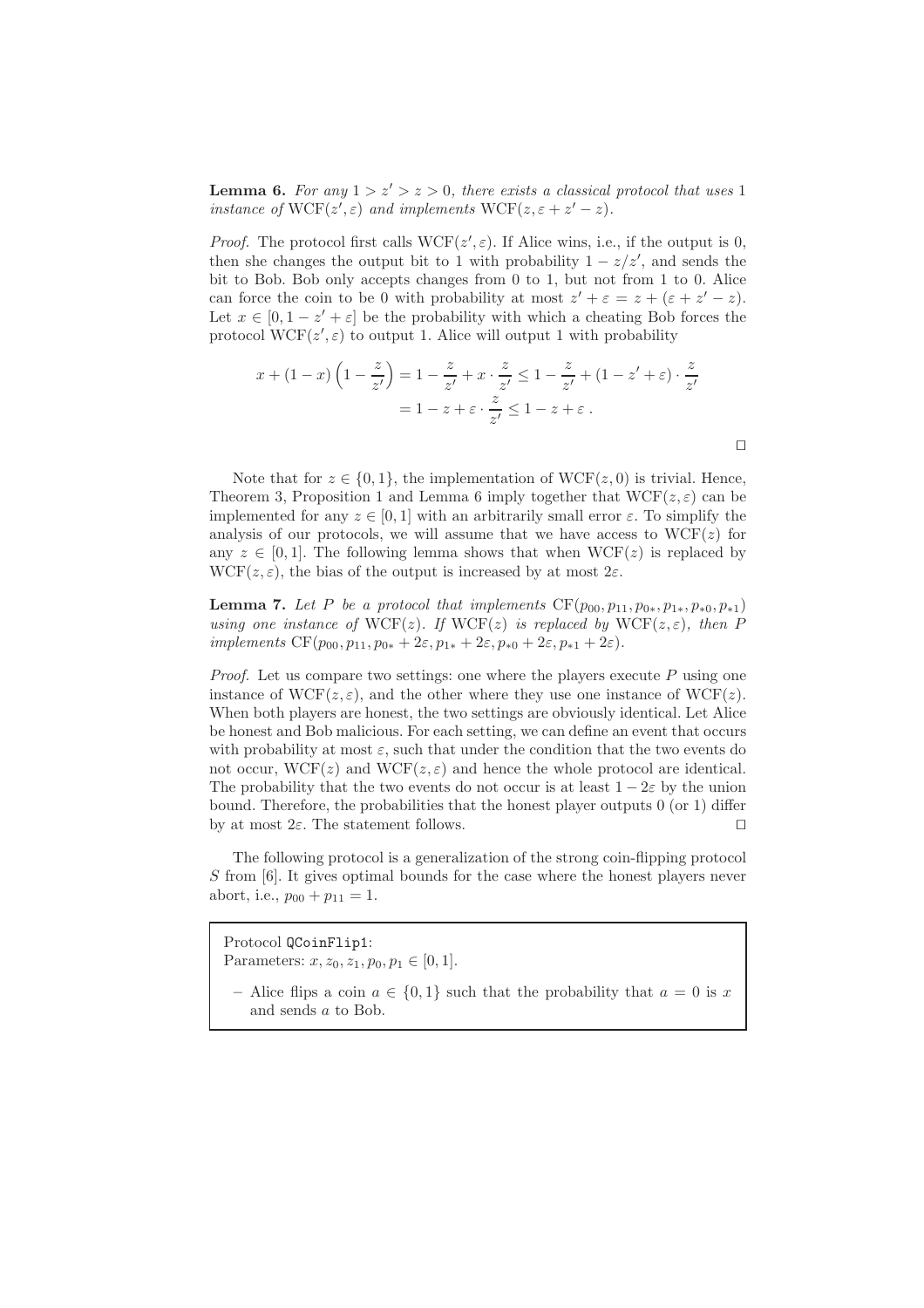- Alice and Bob execute  $WCF(z_a)$ .
- If Alice wins, i.e., the outcome is 0, then both output  $a$ .
- If Bob wins, then he flips a coin b such that  $b = a$  with probability  $p_a$ . Both output b.

**Lemma 8.** *Let*  $p_{0*}, p_{1*}, p_{*0}, p_{*1} \in [0,1]$  *where*  $p_{*0} + p_{*1} > 1$ ,  $p_{0*} + p_{1*} > 1$  *and*  $p_{*0}p_{0*} + p_{*1}p_{1*} = 1$ *. Given access to one instance of* WCF(*z*)*, we can implement a* CF( $p_{00}, p_{11}, p_{0*}, p_{1*}, p_{*0}, p_{*1}$ ) *where*  $p_{00} = p_{0*}p_{*0}$  *and*  $p_{11} = p_{1*}p_{*1}$ .

*Proof.* We execute Protocol QCoinFlip1, choosing the parameters

$$
p_i := 1 - p_{*1-i} , \quad z_0 := \frac{p_{*0} + p_{*1} - 1}{p_{*1}} , \quad z_1 := \frac{p_{*0} + p_{*1} - 1}{p_{*0}}
$$
  
and 
$$
x := \frac{p_{0*}p_{*0} + p_{*1} - 1}{p_{*0} + p_{*1} - 1} .
$$

,

Note that

$$
1 - z_0 = \frac{1 - p_{*0}}{p_{*1}}
$$
 and  $1 - z_1 = \frac{1 - p_{*1}}{p_{*0}}$ .

Since  $1 - p_{*0} < p_{*1}$  and  $1 - p_{*1} < p_{*0}$ , these values are between 0 and 1, and hence also  $z_0$  and  $z_1$  are between 0 and 1. From  $p_{0*} \leq 1$  follows that  $x \leq 1$ , and from  $p_{*0}p_{0*} + p_{*1} \geq p_{*0}p_{0*} + p_{*1}p_{1*} = 1$  that  $x \geq 0$ . Furthermore, we have

$$
z_0 + (1 - z_0)p_0 = \frac{p_{*0} + p_{*1} - 1}{p_{*1}} + \frac{(1 - p_{*1})(1 - p_{*0})}{p_{*1}} = p_{*0}
$$
(6)

and

$$
z_1 + (1 - z_1)p_1 = \frac{p_{*0} + p_{*1} - 1}{p_{*0}} + \frac{(1 - p_{*1})(1 - p_{*0})}{p_{*0}} = p_{*1}.
$$

Alice can bias Bob's coin to 0 with probability

$$
\max\{z_0 + (1 - z_0)p_0; (1 - p_1)\} = p_{*0}
$$

and to 1 with probability

$$
\max\{z_1+(1-z_1)p_1;(1-p_0)\}=p_{*1}.
$$

The probability that Bob can bias Alice's coin to 0 is

$$
x + (1 - x)(1 - z1) = (1 - z1) + xz1
$$
  
= 
$$
\frac{1 - p_{*1}}{p_{*0}} + \frac{p_{0*}p_{*0} + p_{*1} - 1}{p_{*0} + p_{*1} - 1} \cdot \frac{p_{*0} + p_{*1} - 1}{p_{*0}}
$$
  
= 
$$
p_{0*}
$$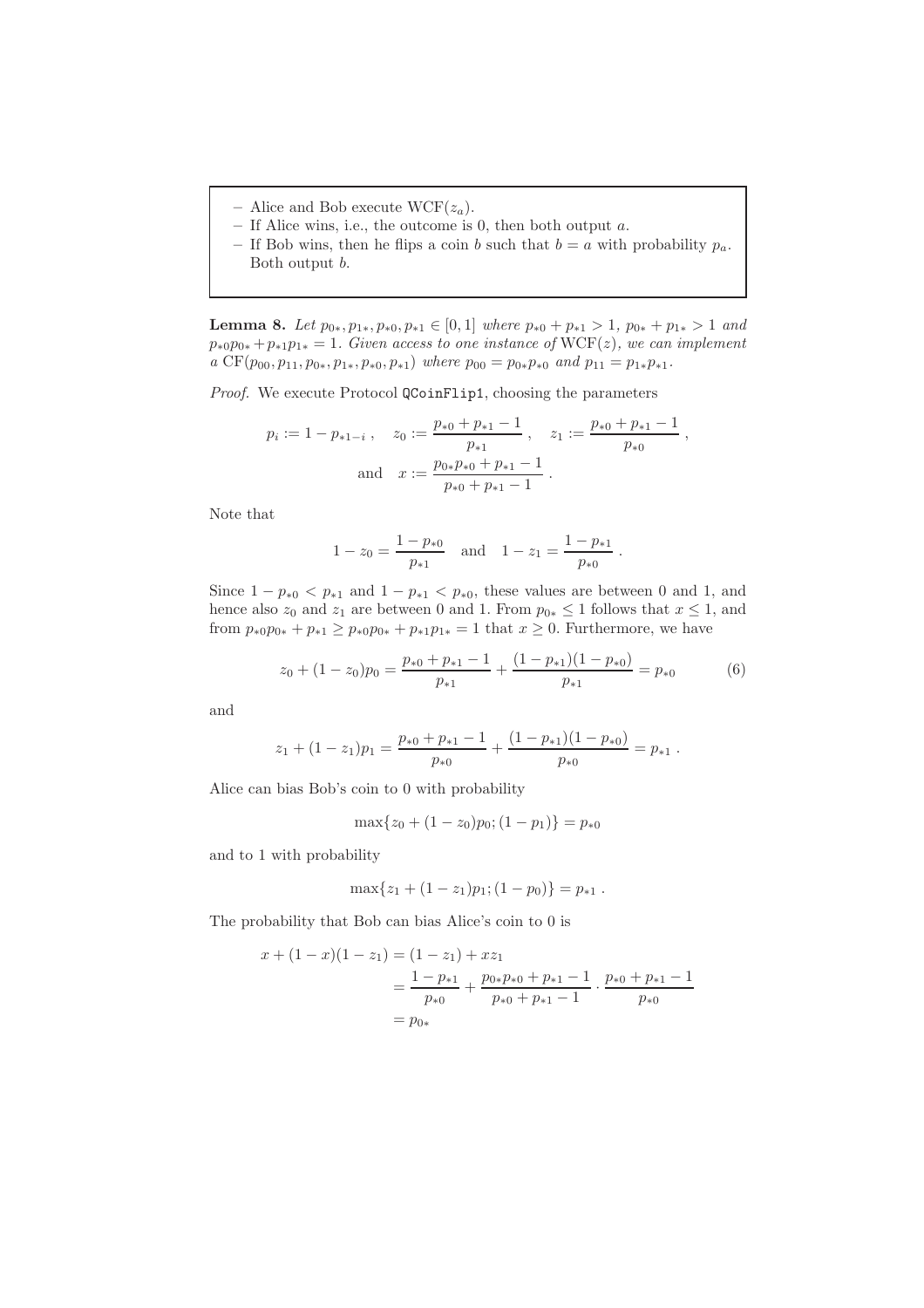and the probability that he can bias it to 1 is

$$
(1-x) + x(1-z_0) = 1 - xz_0
$$
  
\n
$$
\stackrel{(6)}{=} 1 - \frac{p_{0*}p_{*0} + p_{*1} - 1}{p_{*0} + p_{*1} - 1} \cdot \frac{p_{*0} + p_{*1} - 1}{p_{*1}}
$$
  
\n
$$
= 1 - \frac{p_{0*}p_{*0} + p_{*1} - 1}{p_{*1}}
$$
  
\n
$$
= \frac{1 - p_{0*}p_{*0}}{p_{*1}}
$$
  
\n
$$
= \frac{p_{1*}p_{*1}}{p_{*1}} = p_{1*}.
$$

Furthermore, two honest players output 0 with probability

$$
xz_0 + x(1 - z_0)p_0 + (1 - x)(1 - z_1)(1 - p_1)
$$
  
=  $x(z_0 + (1 - z_0)p_0) + (1 - x)\frac{1 - p_{*1}}{p_{*0}}p_{*0}$   
=  $xp_{*0} + (1 - x)(1 - p_{*1})$   
=  $1 - p_{*1} + x(p_{*0} + p_{*1} - 1)$   
=  $p_{0*}p_{*0}$   
=  $p_{00}$ 

and 1 with probability  $1 - p_{00} = 1 - p_{0*}p_{*0} = p_{1*}p_{*1} = p_{11}$ .

$$
\qquad \qquad \Box
$$

The following protocol gives optimal bounds for the general case. It uses one instance of the above protocol, and lets Alice and Bob abort in some situations.

Protocol QCoinFlip2: Parameters: Protocol  $P, \varepsilon_0, \varepsilon_1 \in [0, \frac{1}{2}].$ 

- Alice and Bob execute the coin-flipping protocol P.
- If Alice obtains 0, she changes to ∆ with probability ε0. If Bob obtains 1, he changes to  $\Delta$  with probability  $\varepsilon_1$ . If either Alice or Bob has changed to ∆, they both output ∆, otherwise they output the value obtained from P.

**Lemma 9.** *Let*  $p_{0*}, p_{1*}, p_{*0}, p_{*1} \in [0,1]$  *where*  $p_{*0} + p_{*1} > 1$ ,  $p_{0*} + p_{1*} > 1$ *and*  $p_{0*}p_{*0} + p_{*1}p_{*1} \leq 1$ *. Given access to* WCF(*z*) *for any z* ∈ [0, 1]*, we can implement a*  $CF(p_{00}, p_{11}, p_{0*}, p_{1*}, p_{*0}, p_{*1})$  *where*  $p_{00} = p_{0*}p_{*0}$  *and*  $p_{11} = p_{1*}p_{*1}$ *.* 

*Proof.* From  $p_{*0} + p_{*1} > 1$  and  $p_{0*} + p_{1*} > 1$  follows that either  $p_{*0} + p_{1*} > 1$  or  $p_{0*} + p_{*1} > 1$ . Without loss of generality, let us assume that  $p_{*0} + p_{1*} > 1$ . Let

$$
p'_{0*} := \min\left(1, \frac{1-p_{1*}p_{*1}}{p_{*0}}\right)
$$
 and  $p'_{*1} := \frac{1-p'_{0*}p_{*0}}{p_{1*}}$ .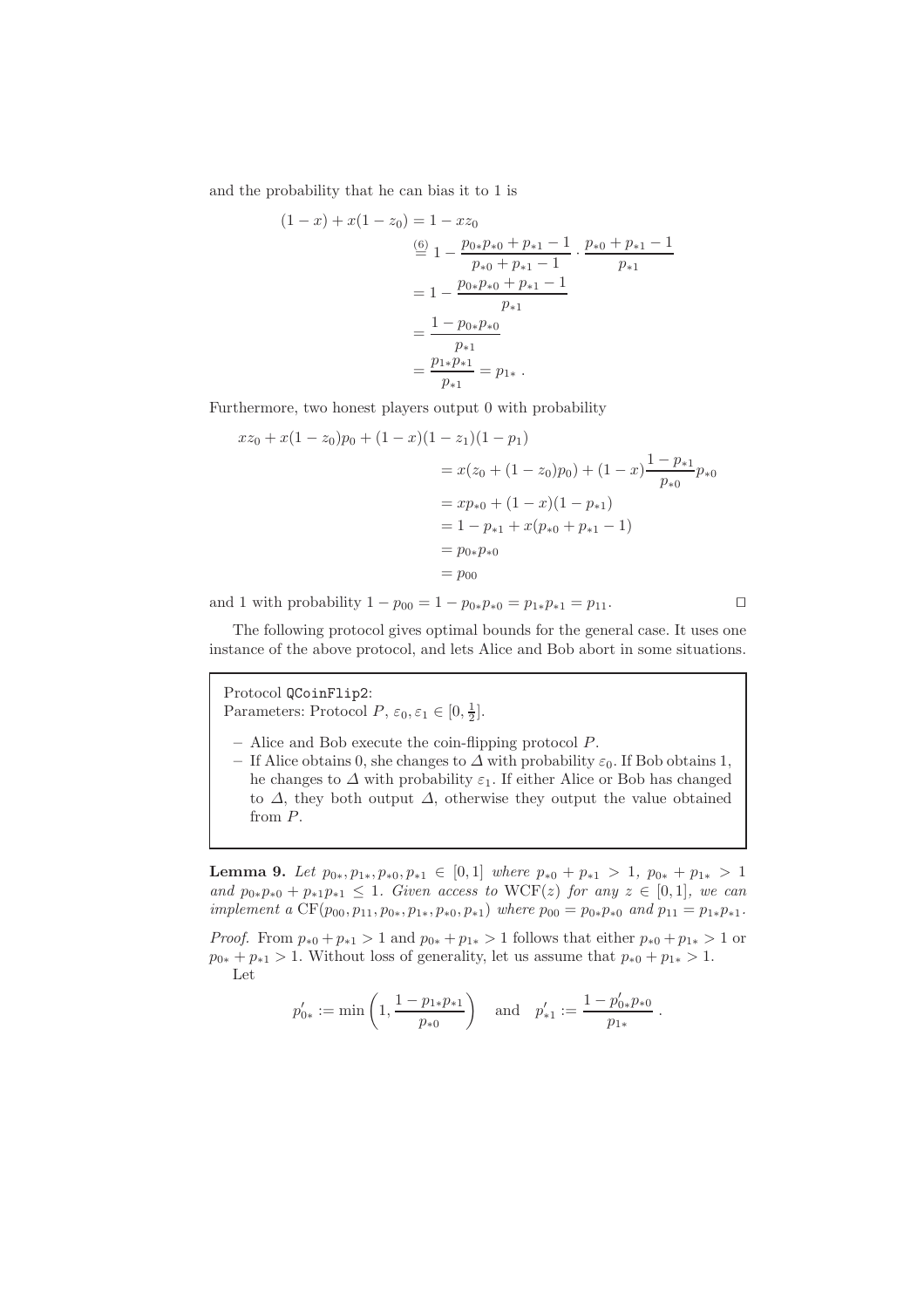First, note that since  $p_{0*} \leq \frac{1-p_{1*}p_{*1}}{p_{*0}}$  we have  $p'_{0*} \geq p_{0*}$ . Obviously, we also have  $p'_{0*} \leq 1$ . Since  $p'_{0*} \leq \frac{1-p_{1*}p_{*1}}{p_{*0}},$  we have

$$
p'_{*1} = \frac{1-p'_{0*}p_{*0}}{p_{1*}} \ge \frac{1-\frac{1-p_{1*}p_{*1}}{p_{*0}}p_{*0}}{p_{1*}} = \frac{p_{1*}p_{*1}}{p_{1*}} = p_{*1}.
$$

In order to see that  $p'_{*1} \leq 1$ , we need to distinguish two cases. Since  $p'_{0*} :=$  $\min\left(1,\frac{1-p_{1*}p_{*1}}{p_{*0}}\right)$ , it holds that either  $p'_{0*} = 1$  or  $p'_{0*} = \frac{1-p_{1*}p_{*1}}{p_{*0}}$ . In the first case,

$$
p'_{*1} = \frac{1 - p_{*0}}{p_{1*}} < \frac{p_{1*}}{p_{1*}} = 1 \;,
$$

and the claim holds. In the second case,

$$
p'_{*1} = \frac{1 - p'_{*0}p_{*0}}{p_{1*}} = \frac{1 - (1 - p_{1*}p_{*1})}{p_{1*}} = p_{*1} \le 1,
$$

and the claim also holds. Therefore,  $p'_{*1} \leq 1$ .

Since  $p'_{0*}p_{*0} + p_{1*}p'_{*1} = 1$ , according to Lemma 8, we can use protocol QCoinFlip1 to implement a  $CF(p'_{00}, p'_{11}, p'_{0*}, p_{1*}, p_{*0}, p'_{*1})$ , where  $p'_{00} = p'_{0*}p_{*0}$ and  $p'_{11} = p_{1*}p'_{*1}$ . Using that protocol as protocol P, let Alice and Bob execute protocol QCoinFlip2 with  $\varepsilon_0 := 1 - p_{0*}/p'_{0*}$ , and  $\varepsilon_1 := 1 - p_{*1}/p'_{*1}$ .

The probability that Bob can bias Alice to 0 is now  $(1 - \varepsilon_0)p'_{0*} = p_{0*}$ , and the probability that Alice can bias Bob to 1 is now  $(1 - \varepsilon_1)p'_{*1} = p_{*1}$ . Furthermore, the probability that two honest players output both  $0$  is  $(1 (\epsilon_0)p'_{00} = (1 - \epsilon_0)p'_{0*}p_{*0} = p_{0*}p_{*0}$  and the probability that they both output 1 is  $(1 - \varepsilon_1)p'_{11} = (1 - \varepsilon_1)p_{1*}p'_{*1} = p_{1*}p_{*1}.$ 

**Lemma 10.** *Let*  $p_{00}, p_{11}, p_{0*}, p_{1*}, p_{*0}, p_{*1} \in [0, 1]$  *with* 

$$
p_{00} \le p_{0*} p_{*0} ,
$$
  
\n
$$
p_{11} \le p_{1*} p_{*1} , \text{ and}
$$
  
\n
$$
p_{00} + p_{11} \le 1 .
$$

*Then, for any constant*  $\varepsilon > 0$ *, there exists a quantum protocol that implements*  $CF(p_{00}, p_{11}, p_{0*} + \varepsilon, p_{1*} + \varepsilon, p_{*0} + \varepsilon, p_{*1} + \varepsilon).$ 

*Proof.* Let us first assume that  $p_{*0} + p_{*1} > 1$  and  $p_{0*} + p_{1*} > 1$ . We reduce the value of  $p_{0*}$  to  $p_{00}/p_{*0}$  and the value of  $p_{1*}$  to  $p_{11}/p_{*1}$ , which ensures that  $p_{0*}p_{*0} + p_{1*}p_{*1} \leq 1$ . Now we can apply Lemma 9, together with Theorem 3, Proposition 1 and Lemmas 6, 7 and 3.

If the assumption does not hold then either  $p_{*0} + p_{*1} \le 1$  or  $p_{0*} + p_{1*} \le 1$ .<br>this case, we can apply Lemmas 1 and 3. In this case, we can apply Lemmas 1 and 3.  $\,$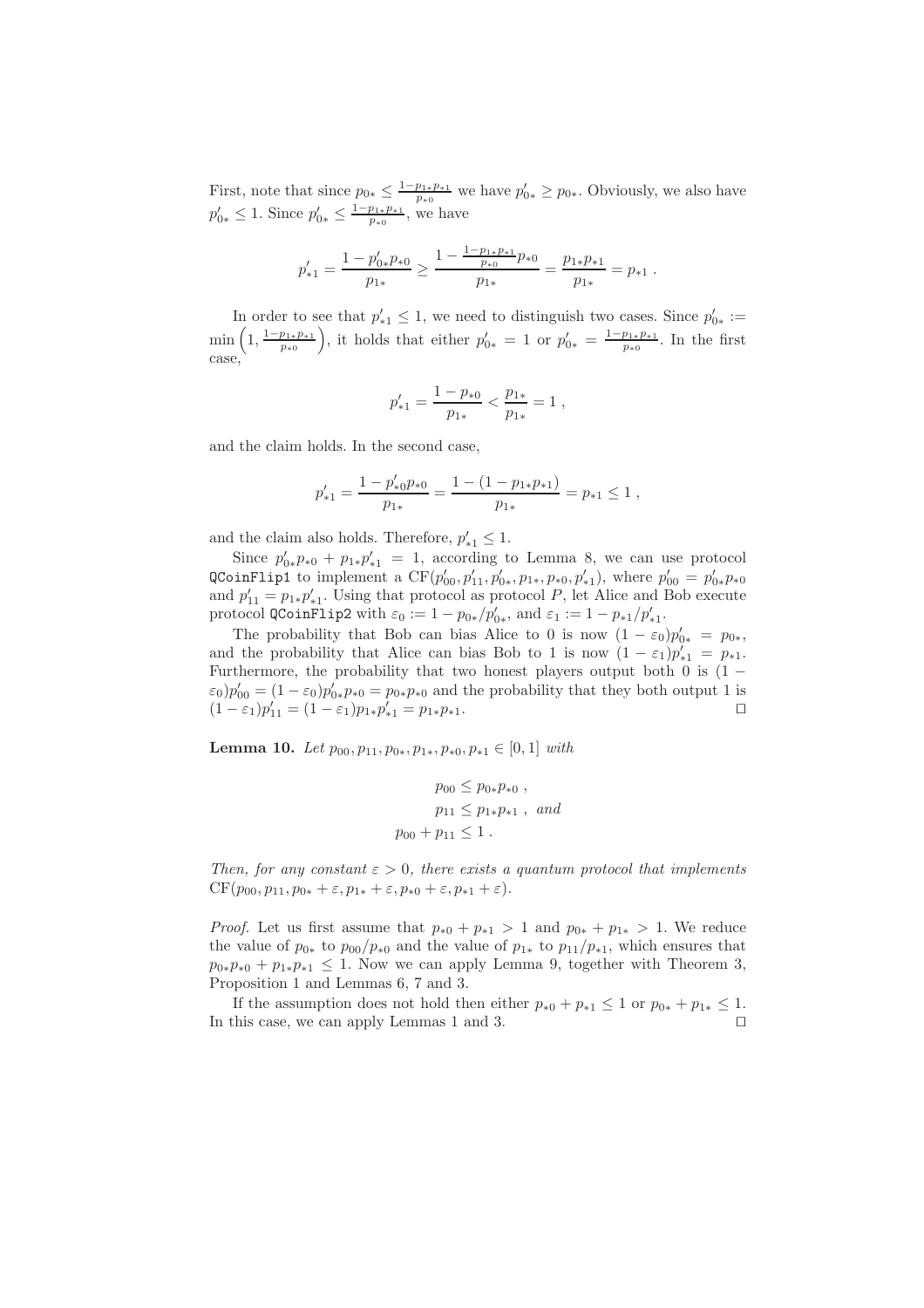#### 4.2 Impossibilities

In order to see that the bound obtained in Section 4.1 is tight, we can use the proof of Kitaev [11] (printed in [3]) showing that an adversary can always bias the outcome of a strong quantum coin-flipping protocol. In fact, Equations (36) - (38) in [3] imply that for any quantum coin-flipping protocol, it must hold that  $p_{11} \leq p_{1*}p_{*1}$ . In the same way, it can be proven that  $p_{00} \leq p_{0*}p_{*0}$ . We obtain the following lemma.

**Lemma 11.** *A*  $CF(p_{00}, p_{11}, p_{0*}, p_{1*}, p_{*0}, p_{*1})$  *can only be implemented by a quantum protocol if*

$$
p_{00} \le p_{0*} p_{*0} ,
$$
  
\n
$$
p_{11} \le p_{1*} p_{*1} , \text{ and}
$$
  
\n
$$
p_{00} + p_{11} \le 1 .
$$

Lemma 10 and 11 imply together Theorem 2.

## 5 Conclusions

We have shown tight bounds for a general definition of coin flipping, which give trade-offs between weak vs. strong coin flipping, between bias vs. abort probability, and between classical vs. quantum protocols.

Our result extends the work of [6], and shows that the whole advantage of the quantum setting lies in the ability to do weak coin flips (as shown by Mochon [15]). If weak coin flips are available in the classical setting, classical protocols can achieve the same bounds as quantum protocols.

For future work, it would be interesting to see if similar bounds hold for the definition of coin flipping without the possibility for the malicious player to abort.

Acknowledgments. We thank Thomas Holenstein, Stephanie Wehner and Severin Winkler for helpful discussions, and the anonymous referees for their helpful comments. This work was funded by the Swiss National Science Foundation (SNSF), an ETHIIRA grant of ETH's research commission, the U.K. EPSRC, grant EP/E04297X/1 and the Canada-France NSERC-ANR project FREQUENCY. Most of this work was done while JW was at the University of Bristol.

## References

1. Dorit Aharonov, Amnon Ta-Shma, Umesh V. Vazirani, and Andrew C. Yao. Quantum bit escrow. In STOC '00: Proceedings of the 32nd Annual ACM Symposium on Theory of Computing, pages 705–714, 2000.